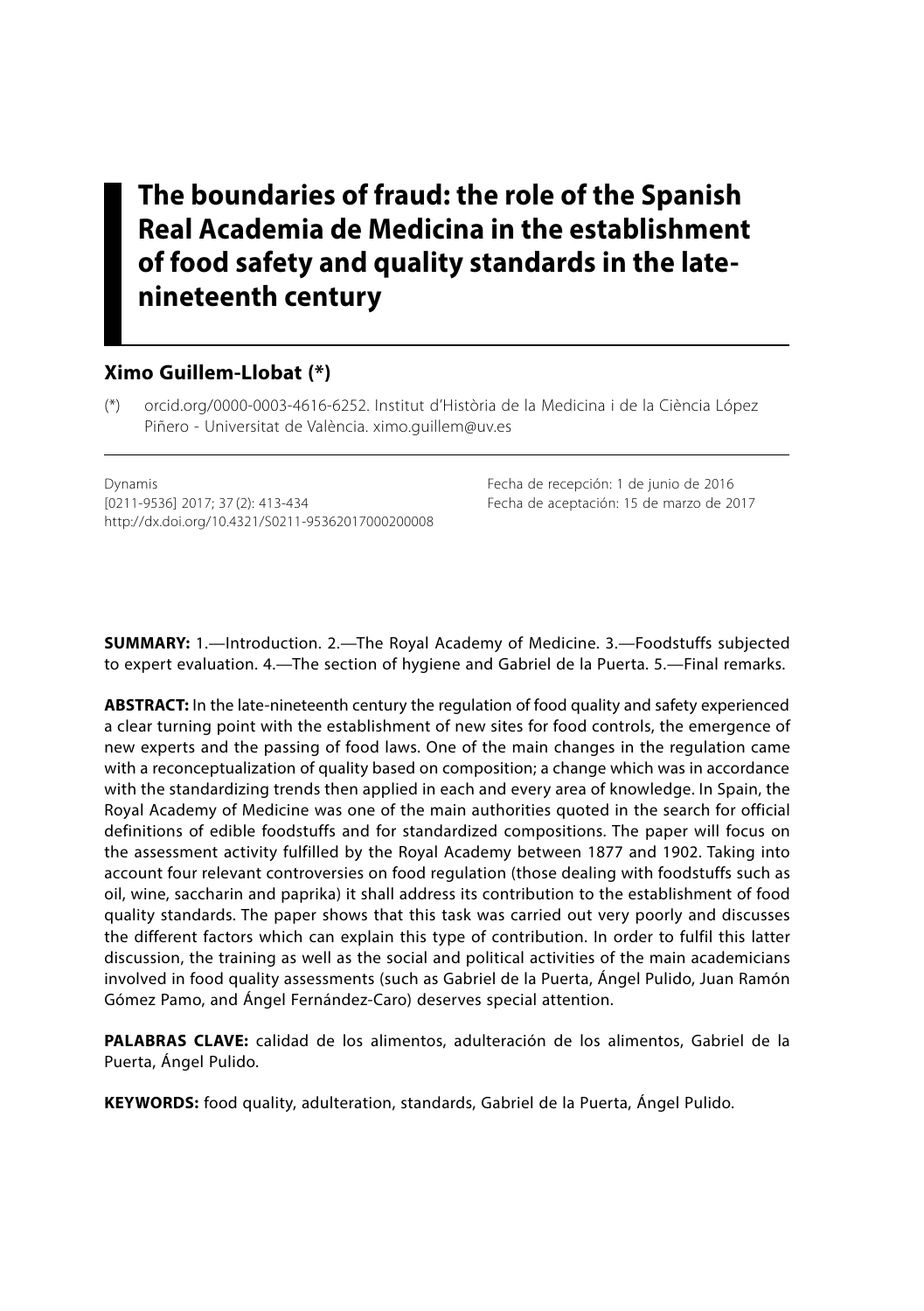## **1. Introducción (\*)**

The general food laws passed in many countries (UK, France, Spain, USA, etc.) by the end of the long nineteenth century (up to the First World War) were crucial for redirecting food policies towards the implementation of standards<sup>1</sup>. As Lawrence Busch has noted, legislative bodies did not usually pass laws defining foodstuffs before the mid-nineteenth century<sup>2</sup>. Of course, there were important exceptions. For instance, the *Reinheitsgebot* was a Bavarian act of 1516 that required that beer only contained barley, water, and hops. Nevertheless, the aforementioned general food laws were unique in introducing a huge amount of definitions and standardized proportions of the constituents of specific foodstuffs.

The agents involved at the time in the establishment of food standards are not clearly identified. However, we do know that scientific and medical academies usually participated in this task. In Spain, the foodstuffs that drew special legal attention eventually prompted reports by the Royal Academy of Medicine. The outstanding visibility of the Academy among the stakeholders involved in the definition of standards thus justifies an in-depth discussion on the actual role of this institution in such an endeavour.

Historians dealing with food safety have tended to focus on the economic and legal dimension of the problem, and have even explicitly disregarded or undervalued the role of the hygienist movement in the establishment of new regulations. This was the case, for instance, with Stanziani's *Histoire de la qualité alimentaire*3. However, the role of several scientific institutions, such as municipal laboratories, has also been thoroughly tackled. These laboratories and, specifically larger ones such as that in Paris, could have had some influence on law-making but these laboratories were more likely involved in applying pre-existing legislation through specific controls, as stated

<sup>(\*)</sup> This paper is the result of investigations founded by the research projects «La Sanidad internacional y la transferencia de conocimiento en Europa 1900-1975» (HAR 2011-23233) and «Politicas de Salud en la Europa del siglo XX» (HAR 2014-51859-C2-1P).

<sup>1.</sup> Young, James Harvey. Pure food: securing the Federal Food and Drugs Act of 1906. Princeton: Princeton University Press; 1989; Stanziani, Alessandro. Histoire de la qualité alimentaire (XIXe-XXe siècle). Paris: Seuil; 2005; French, Michael; Phillips, Jim. Cheated not poisoned? Food regulation in the United Kingdom, 1875-1938. Manchester: Manchester University Press; 2009.

<sup>2.</sup> Busch, Lawrence. Standards. Recipes for reality. Cambridge, Massachusetts: MIT Press; 2011.

<sup>3.</sup> Stanziani, n. 1, p. 59.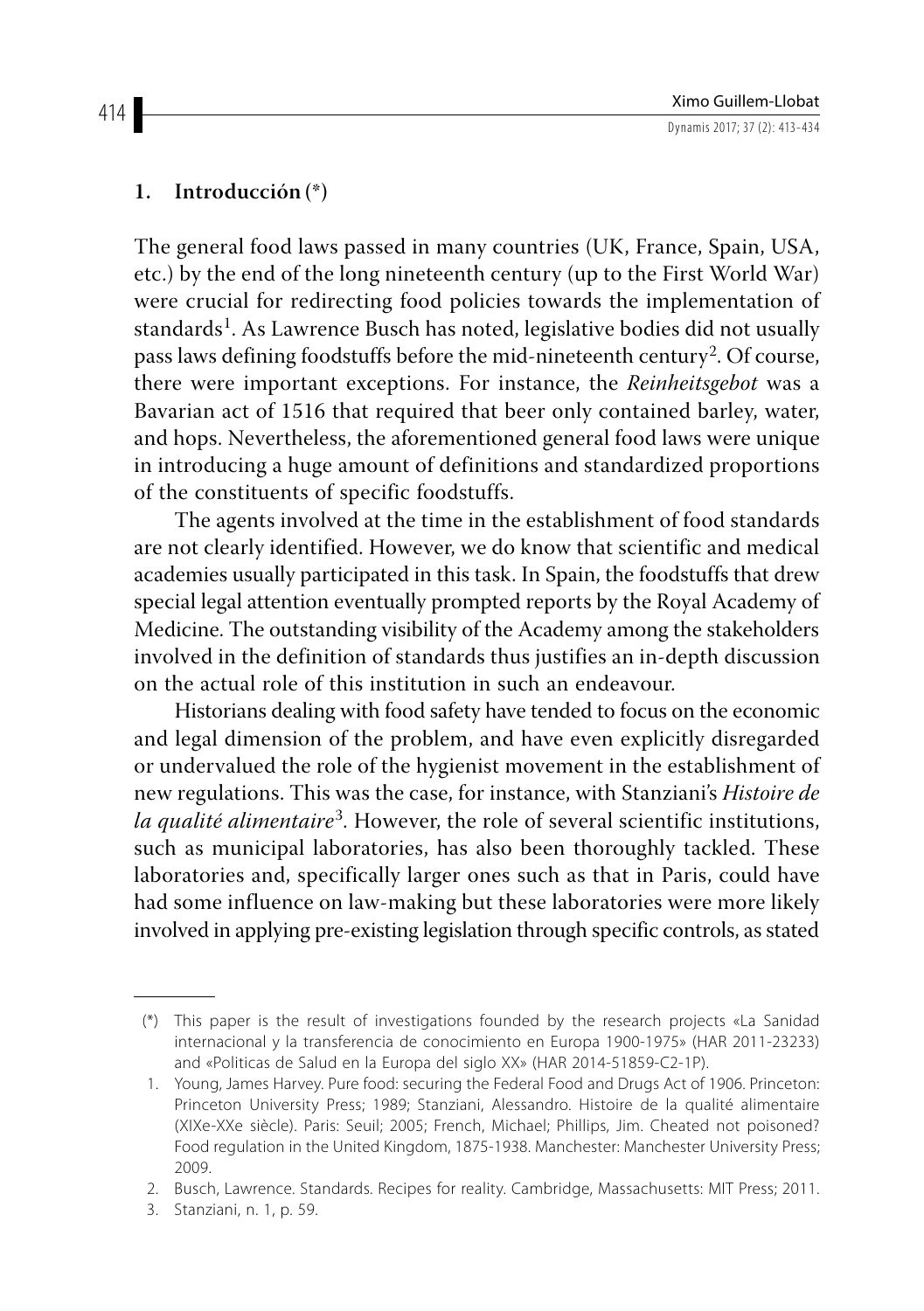in the literature<sup>4</sup>. Higher academies and national laboratories had a more decisive attitude in introducing new laws but the role of these institutions in food regulation needs further insight. There are several publications, mainly dealing with specific medical and scientific academies —and tackling food regulation as a minor goal, if at all— such as those by G. Weisz and M. Crosland<sup>5</sup>. Yet, such publications still leave important blanks in understanding the specific role of these institutions and are clearly insufficient to draw the bigger picture. This paper seeks to add to such publications by focusing on a peripheral medical community in contrast with the "central" Parisian community studied by the above-mentioned authors. In so doing, I shall pay special attention to the link between scientists and the State, like in the latter works or in other recent publications by authors such as Robert Fox<sup>6</sup>. The conclusions to which I shall come may, nevertheless, also differ from those in previous publications at this level, as I shall discuss in my final remarks.

I will focus on the period starting in 1877 and ending in 1902. Taking into account four relevant controversies on food regulation (oil, wine, saccharin and paprika), I shall analyse the role of the Spanish Royal Academy

<sup>4.</sup> Scholliers, Peter. Food fraud and the Big City: Brussels' Responses to food anxieties in the nineteenth century. In: Atkins, Peter J.; Lummel, Peter; Oddy, Derek J., eds. Food and the city in Europe since 1800. Aldershot: Ashgate; 2007, p. 77-90; Guillem-Llobat, Ximo. The foundation of a new site for food safety regulation. The Municipal Chemical Laboratory of València (1881-1936). In: Andresen, Astri; Gronlie, Tore; Hubbard, William; Ryymin, Teemu, eds. Healthcare Systems and Medical Institutions. Bergen: Novus Press; 2009, p. 142-153; Atkins, Peter J.; Stanziani, Alessandro. From laboratory expertise to litigation: the municipal laboratory of Paris and the Inland Revenue laboratory in London, 1870-1914: A comparative analysis. In: Rabier, Christelle, ed. Fields of expertise: a comparative history of expert procedures in Paris and London, 1600 to present. Newcastle upon Tyne: Cambridge Scholars Publishing; 2008, p. 317-338; Pacquy, Lucie. Santé publique, repression des frauds et action municipal à la fin du XIXe siècle: Le Laboratoire grenoblois d'analyses alimentaries. Revue d'Histoire Moderne et Contemporaine. 2004; 51 (3): 44-65.

<sup>5.</sup> On the French academies (of special influence for the Spanish) see for instance: Crosland, Maurice. Science under control. The French Academy of Sciences 1794-1914. Cambridge: Cambridge University Press; 1992; Weisz, George. The medical mandarins. The French Academy of Medicine in the nineteenth and early twentieth centuries. Oxford: Oxford University Press; 1995. On the role of the Academy and French physicians in food hygiene (including mainly issues on nutrition but also on safety), see also: Marchand, Claire. Le médecin et l'alimentation. Principes de nutrition et recommandations alimentaires en France (fin XIXe-milieu XXe siècles). Tours: Université François-Rabelais; 2014.

<sup>6.</sup> Fox, Robert. The Savants and the State. Science and cultural politics in the nineteenth-century France. Baltimore: The John Hopkins University Press; 2012.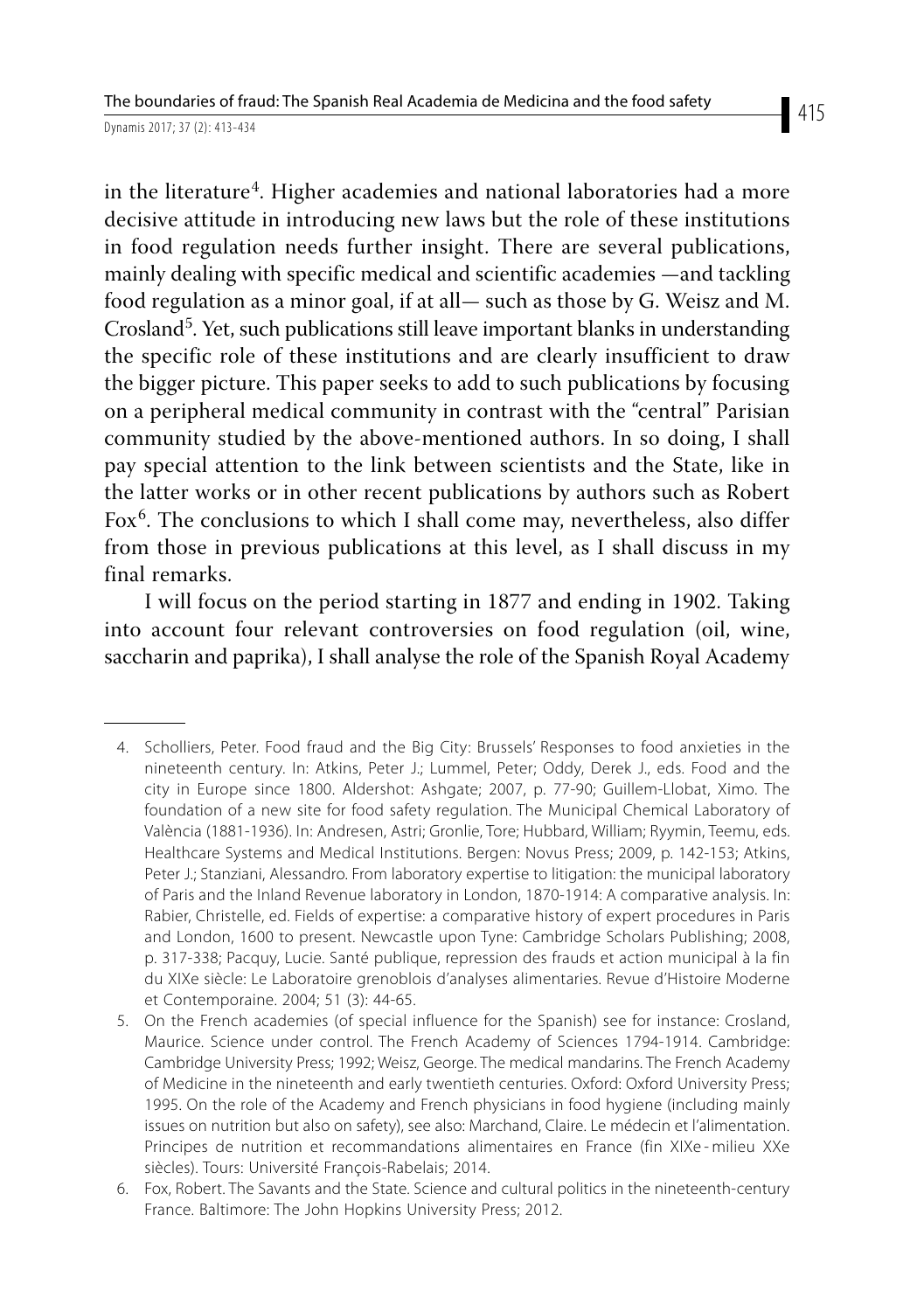of Medicine as an organ for expert assessment in food hygiene and safety. The period considered is especially interesting because it includes the years in which municipal laboratories were created in provincial capitals and food regulation shifted from mainly relying on organoleptic analyses to depending on chemical testing. This was also the period in which first attempts to establish new general food rules in Spain were made. The Spanish case is otherwise interesting due to its peripheral status as a scientific community while being central in the international food market, especially in sectors such as those including several of the above-mentioned products (oil, wine, and paprika).

The trend towards the standardization of food quality was global, as already mentioned. In Spain, the passing of rules such as the Royal Order of 4 January 1887 and the Royal Decree of 22 December 1908 was crucial in this sense<sup>7</sup>. However, we can easily understand that, although there was a general global trend, there were also visible specificities in the foodstuffs that generated more initiatives or discussion in one or another locality. In this paper, while focusing on the above-mentioned controversies, I will not necessarily deal with the main frauds in Spain at the time or even with the most controlled adulterations. Instead, the impact of these controversies could be best explained by considering multiple factors (cultural, economic, political, as well as medical) which could have appeared in different ways in other local cases. The case studies tackled in this paper will, therefore, be more interesting in evidencing these complexities than to show specific processes that could be easily extrapolated to other localities.

In analysing the role of the Academy in food regulation I will attempt to answer questions like: When was the Academy requested and by whom? Which was the actual role of the Academy in the establishment of food regulations? and How did it deal with its special expertise in food issues? Special attention will be paid to an outstanding historical actor, pharmacist Gabriel de la Puerta, and reference will also be made to other scholars such as Ángel Pulido, Juan Ramón Gómez Pamo, and Ángel Fernández-Caro.

The main materials used in this study include manuscript and printed reports, as well as other publications by the above-mentioned academicians; most of them found in the library of the Royal Academy of Medicine and

<sup>7.</sup> Guillem-Llobat, Ximo. Losing the global view in the establishment of new limits to food quality. The regulation of the food market in Spain (1880-1936). Food and History. 2008; 6 (1): 215- 246.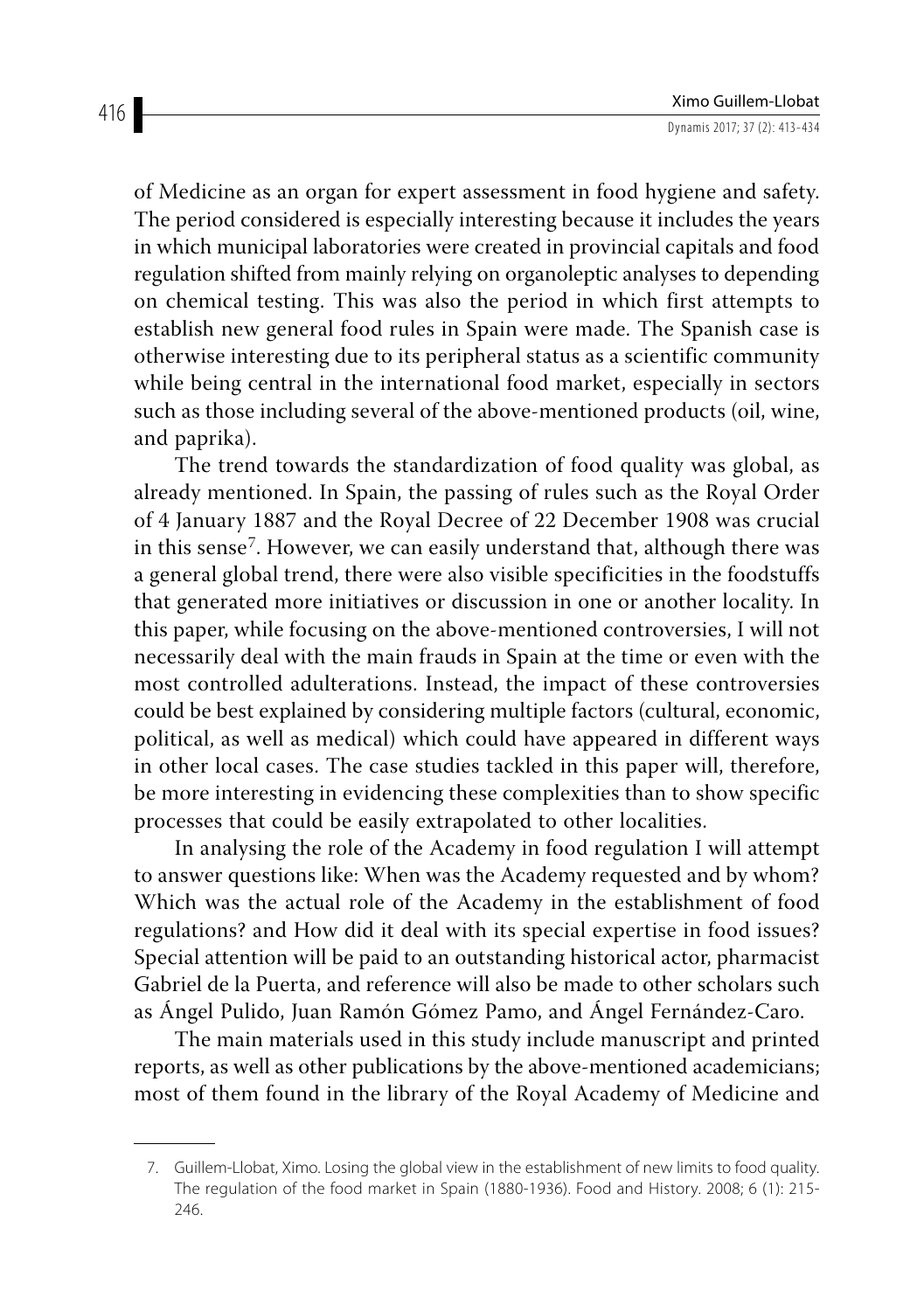the Spanish National Library. And in order to discuss the contribution of these academicians and evaluate other potential contributions that they could have made, we will rely on the works on experts and expertise by authors such as Harry Collins, Robert Evans and Graeme Gooday. From Collins and Evans, I shall borrow analytical categories such as those of contributory and interactional expertise and, from Gooday, I shall use his distinction between experts and authorities<sup>8</sup>.

### **2. The Royal Academy of Medicine**

As from the 18th century, medical academies started being created throughout Spain. The one in Madrid was particularly relevant and in the 1860s it was transformed into a national institution<sup>9</sup>. The historian of medicine Luis Granjel has argued that the passing of some new regulations for the Academy in 1861 can be understood as a turning point in the history of the institution<sup>10</sup>. It was then that the institution became independent from political powers —being able to elect its presidents— and that happened despite its strong financial dependence on the Spanish Government, which became involved in its regular funding. The institution was implicitly identified as a national body (unlike other provincial academies) and it was from then on considered not only a governmental and judicial advisory organ but also a centre for research of increasing prestige.

The members of the Academy -up to 53- were divided into different sections; from these, the hygiene section was normally the one involved in answering queries related to food safety or hygiene<sup>11</sup>. These requests were put

<sup>8.</sup> Collins, Harry; Evans, Robert. Rethinking Expertise. Chicago: University of Chicago Press; 2007; Gooday, Graeme. Liars, Experts and Authorities. History of Science. 2008; 46: 431-456.

<sup>9.</sup> The Medical Academy of Madrid was already active in the assessment of public health issues since the beginning of the 19th century. The works by Ignacio María Ruiz de Luzuriaga in relation to the *«cólico de Madrid»* or on the introduction of Jennerian vaccination stand as good examples of this activity as stated in Olagüe de Ros, Guillermo; Astrain Gallart, Mikel. Una carta inédita de Ignacio María Ruiz de Luzuriaga (1763-1822) sobre la difusión de la vacuna en España (1801). Dynamis. 1994; 14: 305-337.

<sup>10.</sup> Granjel, Luis S. Historia de la Real Academia Nacional de Medicina. Madrid: RANM; 2006.

<sup>11.</sup> Granjel, n. 10.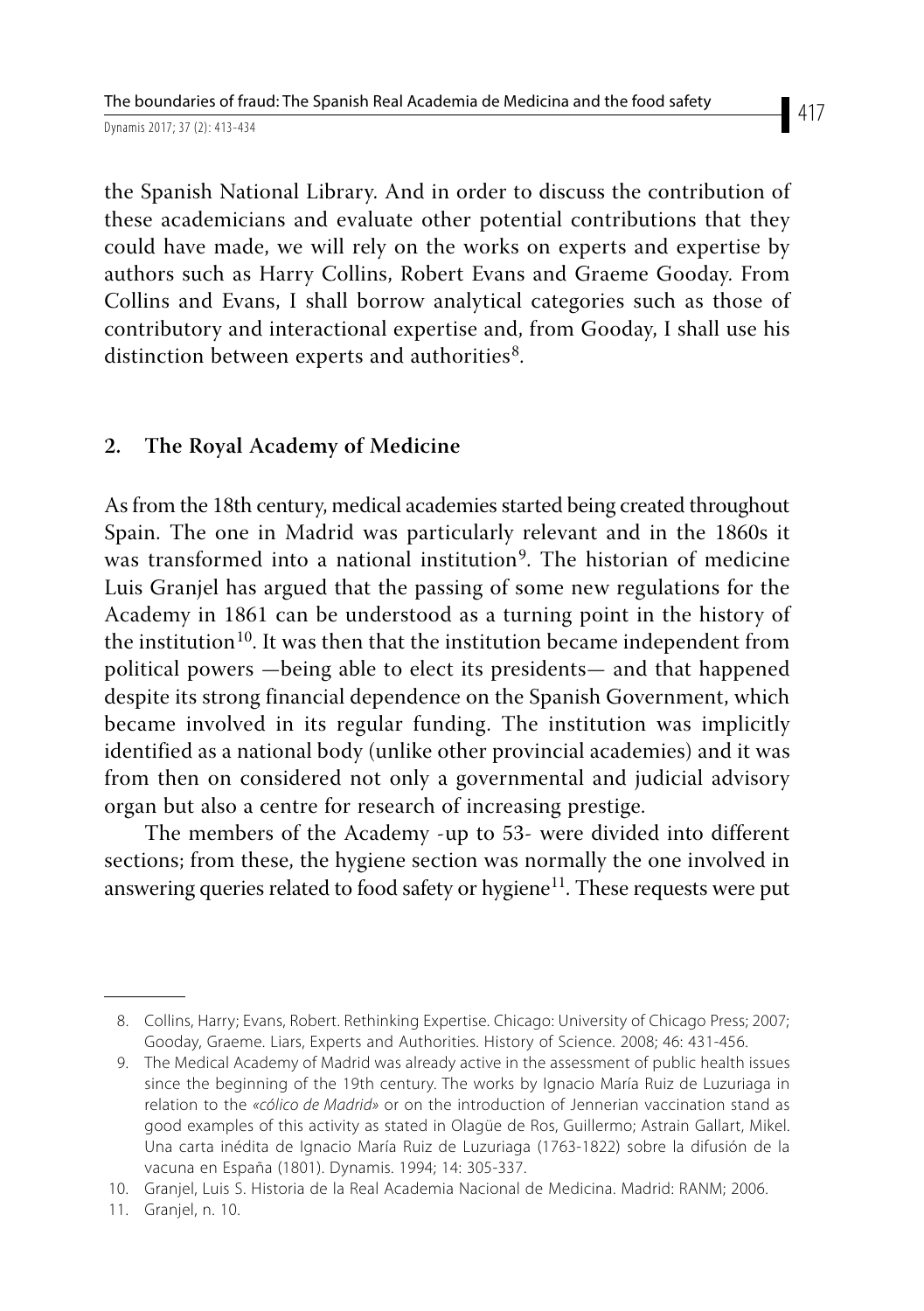forward by industrialists<sup>12</sup>, courts<sup>13</sup> or they were referred by the government ministries<sup>14</sup>, but only the latter path seemed to be acceptable. Though there is evidence of several requests from courts, I do not have any knowledge of any positive response to these. This was probably not the case with the provincial academies of medicine. There are documents that describe, for instance, a detailed analysis and response by the Academy of Medicine and Surgery of Barcelona to a request filed by a Catalan wine producer<sup>15</sup>.

The available documents show that the Academy constituted the ultimate and final source of expertise. When it was finally approached, previous reports had commonly been produced by physicians, provincial health boards, or municipal laboratories<sup>16</sup>. And even if no previous studies were mentioned, the reports by the academy were received as conclusive, only to be confirmed on some occasions by an additional report directly issued by some governmental organ such as the *Real Consejo de Sanidad* (Royal Health Council)<sup>17</sup>. Therefore, it is not at all surprising that some of these reports were directly included in the texts of food rules passed around 190018.

# **3. Foodstuffs subjected to expert evaluation**

The activity of the Royal Academy of Medicine in informing the Government for the passing of food regulations can be mainly followed up in the late

<sup>12.</sup> [Regalo del vino ferruginoso natural de la finca Comellar de la Pena propiedad de D. Pedro Nogués]. Real Academia Nacional de Medicina (hereafter RANM); 1891-3.

<sup>13.</sup> [Sobre la adulteración de café de bellota]. RANM; 1879; [Sobre la mezcla del aceite de oliva con aceite de algodón]. RANM; 1877.

<sup>14.</sup> [Sobre la adulteración y sustitución del azúcar con la Sacarina]. RANM; 1888; [Expediente sobre adulteración de vinos]. RANM; 1886.

<sup>15.</sup> The producer wanted to confirm the valuable properties of his wine, which had already been identified by a local physician, Dr. Cuchí, and the Catalan academy proceeded to analyse both the soil and the wine and issued a special report. See: [Regalo del vino…], n. 12.

<sup>16.</sup> Codina Langlin, Ramón. Consideraciones sobre el uso del aceite de algodón en la economía humana. Barcelona: Est.Tip. de Narciso Ramírez y Comp.; 1873; [Expediente sobre adulteración de vinos]. RANM; 1886; [Sobre la mezcla del aceite…], n. 13; [Sobre el aceite adulterado]. RANM; 1877.

<sup>17.</sup> Pulido, Ángel. Sobre la mezcla del pimentón y aceite. Madrid: Est. Tip. de Enrique Teodoro; 1902.

<sup>18.</sup> For instance, the order banning the use of saccharin in food of 3 April 1889 included the report by the Royal Academy of Medicine.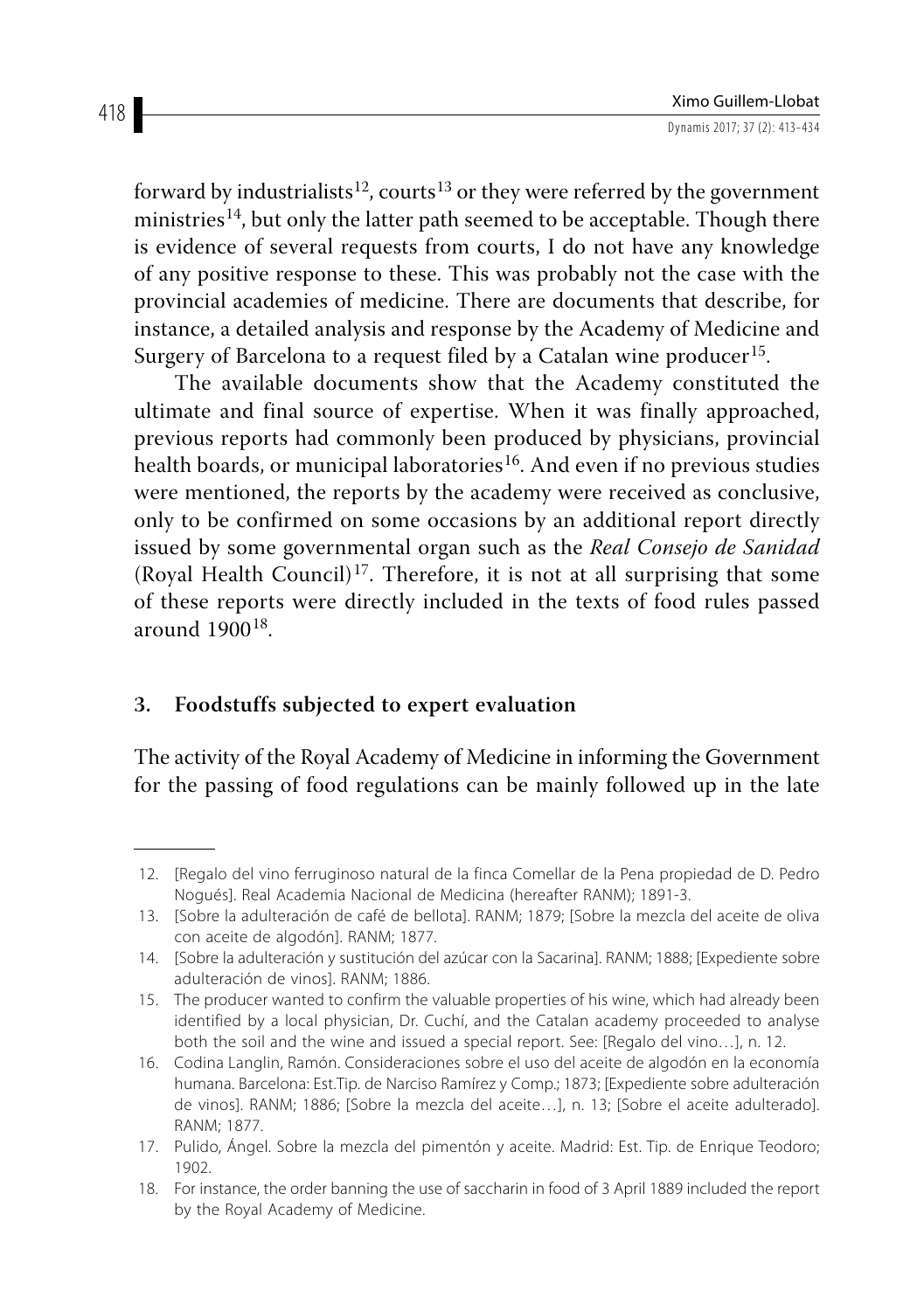nineteenth and early twentieth centuries, through specific cases such as those dealing with wine, paprika, olive oil vs. cotton oil, and saccharin vs. sugar<sup>19</sup>.

From the list of foodstuffs assessed, the first issue I can highlight is that relative to the role that these products played in Spanish society. Although wine and oil could have some nutritional effect, the nutritional state of the Spanish population did not rely on them. All these products had, however, a high economic value and a central role in the food market.

Why then would the Royal Academy focus on these foodstuffs in their contribution to food regulation? We must consider that all these cases implied reactive work on the part of the Academy. The institution reacted following an external request but it never planned actively, in an original way, to which areas of special interest it should contribute. Thus, the selection of the foodstuffs they addressed in their inquiries did not necessarily represent those present in major food-related health problems. This point will be further clarified by considering the four specific cases that I will analyse in the next paragraphs.

In the late 1870s the Academy received several requests about whether cotton oil or the mixture of cotton and olive oils should be considered noxious to the health of consumers<sup>20</sup>. In January 1877 the requests were raised by the Court of the University District. With some delay, the Academy answered that if the request had mainly a forensic nature it had to be addressed to the *Cuerpo de médicos forenses de Madrid* (medical examiner corps of Madrid). If it was a public hygiene matter, it could be forwarded to the Royal Academy but only via administrative authorities (mainly the Ministry of Public Works).

A few months later the Academy received a new request in relation to the consumption of cotton oil and its mixture with olive oil. On this occasion the request was first raised when the chemist of the municipal laboratory of Alicante, José Soler Sánchez, found several samples of this mixture of oils. The local courts became interested in determining whether this mixture could be classed as being noxious adulteration, and the request was passed

<sup>19.</sup> Possibly the Academy was involved in other cases related to food regulation during that period, but my search for further information both at its library and among the numerous specific rules then passed in order to regulate the food market, has not been fruitful. Only for the aforementioned foodstuffs have I been able to identify the existence of an official report by the Academy.

<sup>20.</sup> [Sobre la mezcla del aceite…], n. 13; [Sobre el aceite adulterado], n. 16.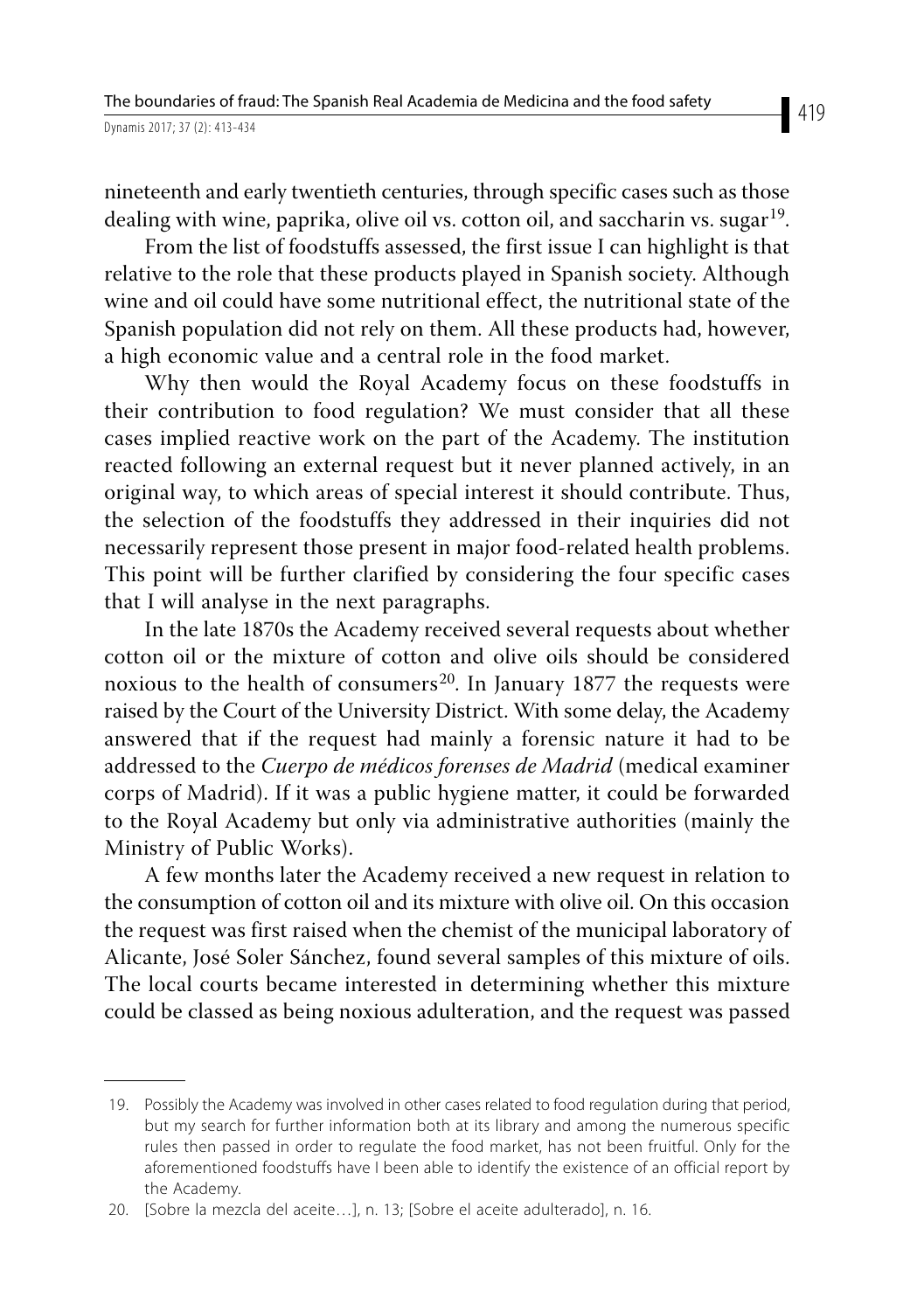on to the local health board and to the medical examiner corps of Madrid. The local health board stated that, based on its effects on public health, it had to be penalised for adulteration, in compliance with the legislation in force. However, the medical examiner corps reported that the mixture was not noxious at all. The Academy was then summoned by the Governor of Alicante for them to give a final answer to the inquiry.

The Academy answered, once more, by referring the Governor of Alicante to the Ministry of Public Works. On this occasion, as we now know, the suggestion of the Academy was followed by the Governor of Alicante and a report was prepared on the matter<sup>21</sup>. Finally, the report was quoted and used as an important piece of evidence in a specific rule passed in 1880; one accepting the marketing of the mixture of olive and cotton oils (RO 15 June 1880). From a report drafted by the *Consejo superior de agricultura, industria y comercio* and published in the *Gazeta de Madrid*, we know that the mixture was not considered noxious and the controversy was mainly related to difficulties in identifying the mixture. The reports by Dr. Soler, the Royal Health Council, and the Royal Academy of Medicine were cited, and the main recommendation included the use of the thermic aerometer of Mr. Pinchou through a special methodology.

The assessment activity of the Academy did not include original research, and both the delay in answering and the lack of a medical debate point to their rather poor contribution to the controversy. However, it was still clearly perceived as the top authority for the resolution of controversies on food safety. The expertise of the Academy was represented as the basis for the passing of the specific regulations in 1880. But this is not the end of the story.

As discussed in previous papers, as from 1892 new rules were passed with a view to limiting and finally banning the use of other seed oils<sup>22</sup>. From then on, only olive oil was considered edible without further reference to health issues. Instead, economic interests were the main or even the only argument raised. The Academy's expertise was somehow devaluated, or bypassed to a certain extent, and despite being excluded from the discussion I have no evidence of any critical reaction by the institution. In fact, in their assessment of acceptable practices in paprika production, to which I shall

<sup>21.</sup> Apparently the Royal Health Council prepared a report in December 1877 in response to this request but the Academy did not do so until the 28 January 1880

<sup>22.</sup> Guillem-Llobat, n. 7.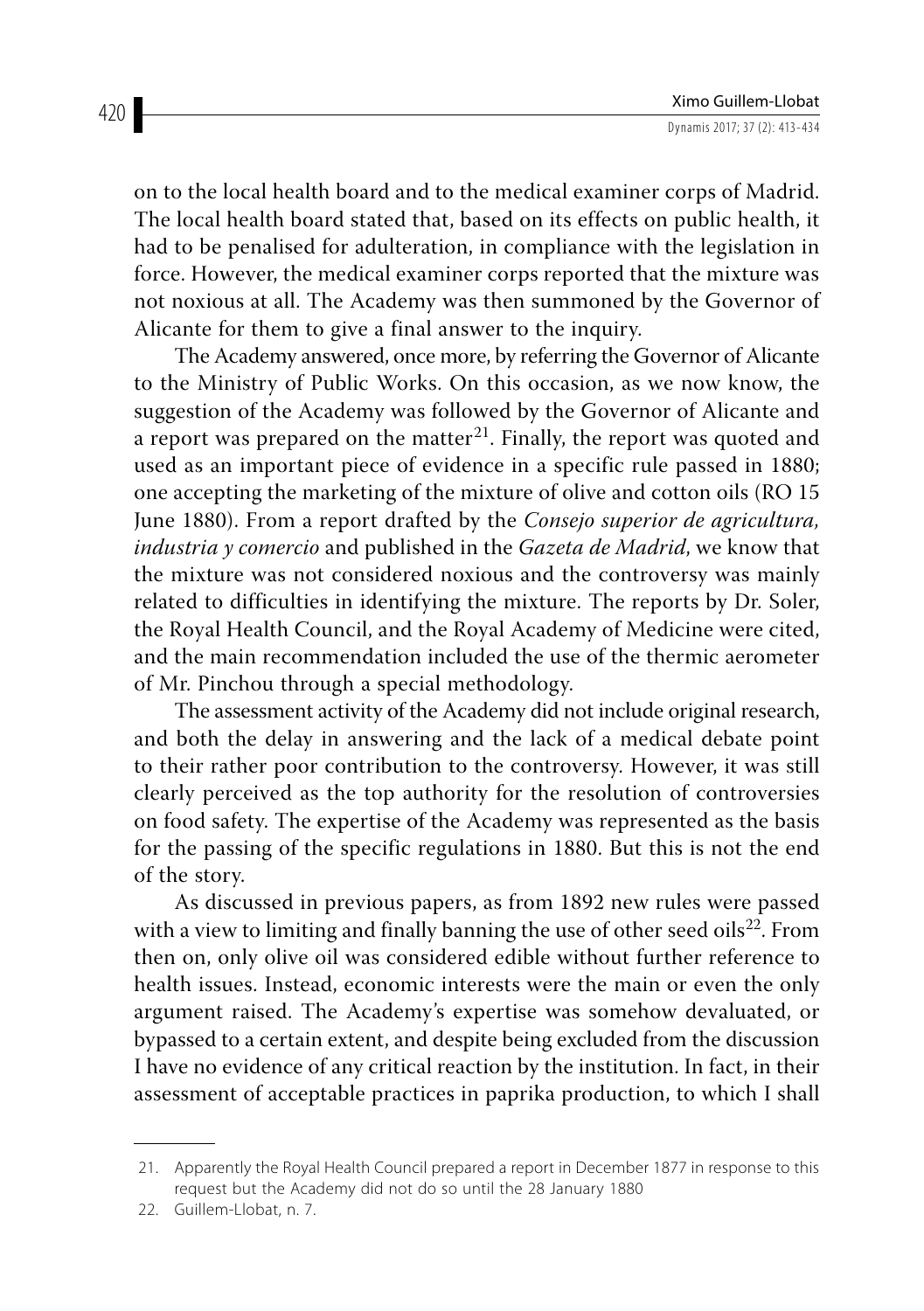refer later, they happily assumed that only olive oil was deemed edible<sup>23</sup>. They thus fully accepted a legislation which contradicted the conclusion of the assessment carried out by their own institution.

Despite being bypassed in the controversy on oils, the Academy had been asked to report on other food safety controversies and it would still be asked to do so on subsequent occasions. After the oil report, the Academy received a request on whether the plastering of wine and the addition of salicylic acid should be considered adulterations<sup>24</sup>. The request was raised by the city council of Zaragoza in 1886 and it finally reached the Academy through the Ministry of Public Works. But again, in this case the path followed by the request is quite informative of the attributions of different assessment organs and about how they were perceived by administrative and judicial institutions. The request originated following a number of analyses by the municipal laboratory of Zaragoza. With these, the staff of the laboratory concluded that some of the samples of wine that they had received had been treated with plaster or salicylic acid. The director of the laboratory then prepared a report in which these wines were described as noxious to health. However, it was not considered conclusive and higher organs were asked to report on such a statement.

The *Consejo superior de agricultura* (National Agricultural Council) was approached first. But this organ did not add to the controversy. It apologised for not participating, alleging that their expertise was in agricultural, industrial and commercial issues and the request did not fit into those categories. Whether or not these wines were adulterated had to be determined from a public hygiene perspective and, therefore, the Royal Academy of Medicine and the Royal Health Council were the institutions to be approached.

The request was finally addressed to the President of the Royal Academy of Medicine and forwarded to the hygiene section of the Academy. This section referred to its report about the adulterations of wines and based its assessment on it; this report had been recently prepared to respond to a previous request by the Ministry of Public Works.

The report of the hygiene section criticized the use of plaster for its health implications on consumers but it finally recommended one of the

<sup>23.</sup> Pulido, n. 17, p. 609-613.

<sup>24.</sup> [Expediente sobre adulteración de vinos]. RANM; 1886.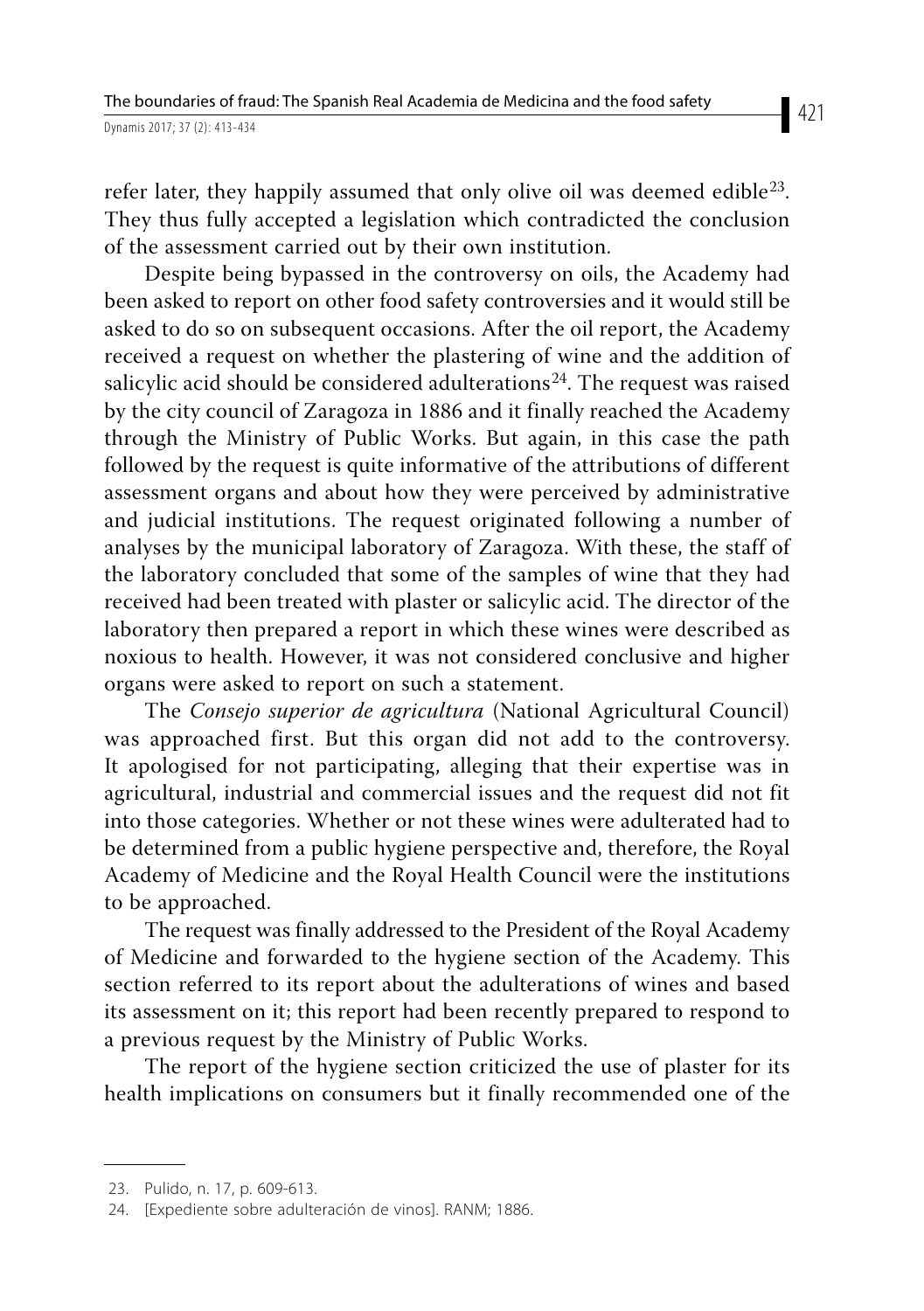standards applied in France, the acceptance of up to 2 grams per litre of sulphates in wine. This was indeed the standard that Spanish legislation ultimately accepted and the one applied by municipal services for the repression of fraud (by municipal inspectors and chemical laboratories).

 No original and specific experiments were quoted in the report. Only some expertise was displayed in relation to the chemical reactions that took place in wine once plaster or salicylic acid was added. However, for the evaluation of the health consequences of these additions, «hygienists» were generally quoted, with no specific reference to the work of one or another author. One of the central arguments against the addition was, nevertheless, a more general one linked to fair trade and the need to avoid fraud. The report stated that any substance extraneous to that of the normal composition of wine should be considered an adulteration and therefore banned. Moreover, it explicitly asserted that the issue raised by the request was not so much a public health one —those for which the Academy had its main expertise— but a commercial one. These statements and the contents of the report were therefore not in complete agreement with those that one could expect after having heard about the initial answer by the National Agricultural Council. The Academy, however, did not refuse its right to report on the issue of the request.

The 1886 report on the adulteration of wine was drafted by a special commission of the hygiene section. It included its president Joan Vilanova and its secretary Juan Ramón Gómez Pamo but the reader and main author of the text was Gabriel de la Puerta. The composition of this special commission was identical to that formed two years later to inform on the potential impact of saccharin on public health (a controversy of unprecedented magnitude in the international scene which has been studied in previous papers)<sup>25</sup>. For the saccharin controversy, the report of the Royal Academy of Medicine concluded that saccharin had to be considered a drug and the trade of foodstuffs containing saccharin had to be banned. However, as with wine, the members of the academy did not carry out any original research and the alleged damage on public health (in this case, the lack of nutritional value and links to dyspepsia) did not seem to justify the regulatory action.

<sup>25.</sup> The drafting of the report about saccharin by the Royal Academy of Medicine has been analyzed in detail at: Guillem-Llobat, Ximo. The sugar industry, political authorities, and scientific institutions in the regulation of saccharin: Valencia (1888-1939). Annals of Science. 2011; 68 (3): 401-424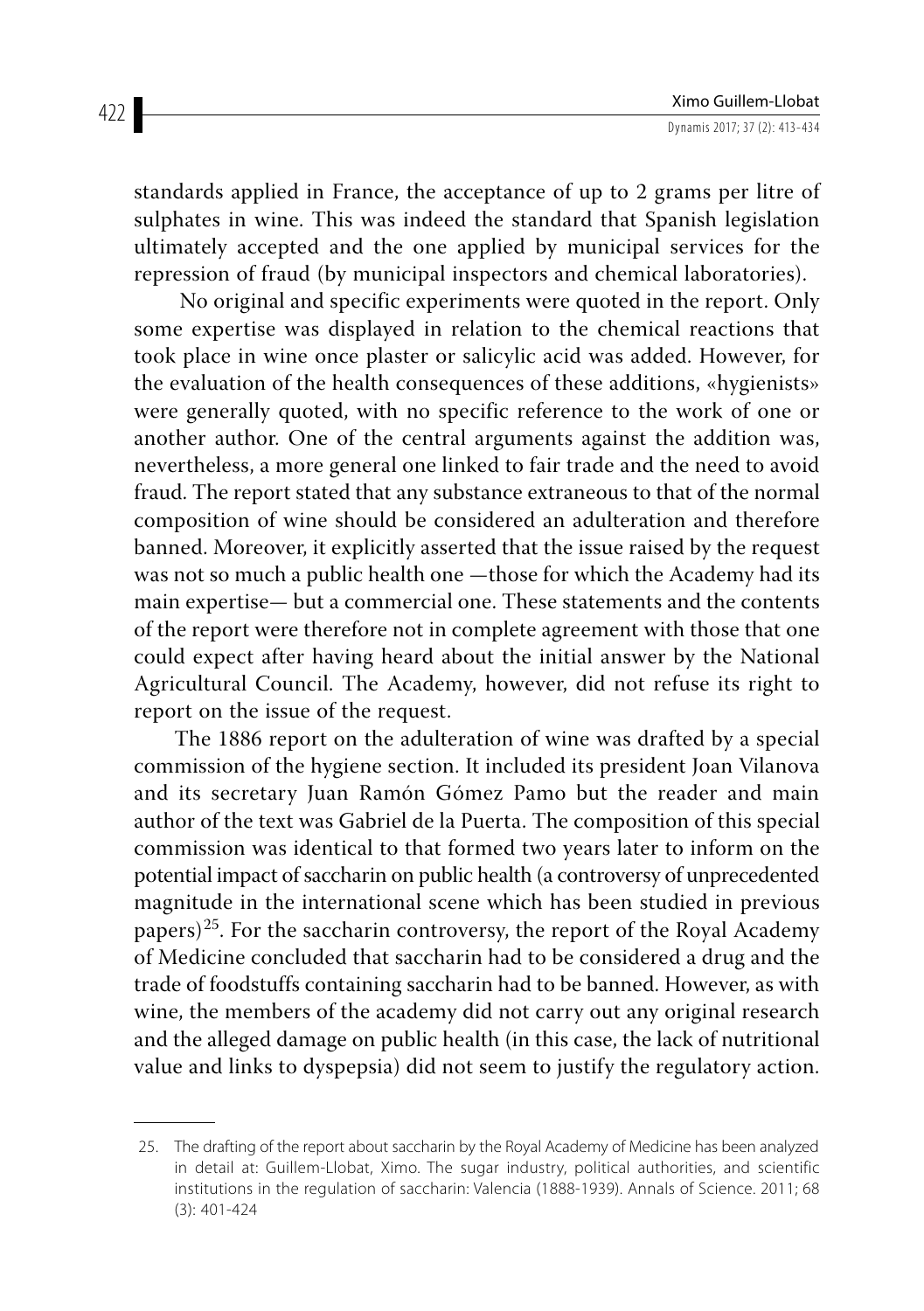Moreover, in analysing the process by which the report was drafted I have been able to identify the deliberate omission of information which could have changed or qualified the Academy's conclusions<sup>26</sup>.

Gabriel de la Puerta was also the author of the other major report of the Academy related to its expert assessments for the regulation of food safety, that on the mixture of olive oil and paprika<sup>27</sup>. On this occasion, the controversy brought into conflict farmers and exporters of paprika from the regions of Murcia and Alicante. The former were against the mixture of ground pepper with olive oil because, according to them, this mixture would not allow them to control the price of the product and would be used to conceal all kinds of adulterations. The latter were in favour of a mixture that was very successful in the international market (beating Hungarian paprika in terms of sales at the time). The conflict was eventually tackled in Parliament, resulting in an incredible number of studies and regulations.

The mixture had been traditionally prepared in the provinces of Murcia and Alicante but the Governor of Murcia banned it in early 1902<sup>28</sup>. In Alicante the mixture was still legal and —worried about the economic consequences that this could have for his region— the Governor of Murcia urged state authorities to ban the mixture throughout Spain. The request was redirected to the Royal Academy of Medicine and a special commission led, once more, by Gabriel de la Puerta drafted a report that declared the addition of olive oil not to be noxious and that it was not relevant as a way of concealing other adulterations. The Academy did not identify any significant public health issue supporting the ban and stated that the controversy was nurtured by economic arguments and the particular interests of the stakeholders involved<sup>29</sup>. A couple of weeks later, the Royal Health Council drew up a new report which basically confirmed the points made by the Academy, and thus advised against the ban<sup>30</sup>.

The reports were drafted, once more, without any original research and stood as rather poor contributions. However, one of the members of the

<sup>26.</sup> Guillem-Llobat, n. 25.

<sup>27.</sup> [Sobre el pimiento molido en la provincia de Murcia]. RANM; 1886-7.

<sup>28.</sup> Martínez Carrión, José Miguel. Agricultores e industriales en el negocio del pimentón (1830- 1935). Revista de Historia Economica. 1999; 17 (1): 149-186.

<sup>29.</sup> Puerta, Gabriel de la. De la Sección de Higiene, referente a la mezcla del aceite con el pimiento molido. Anales de la Real Academia de Medicina. 1902; 23: 163-167

<sup>30.</sup> Pulido, n. 17.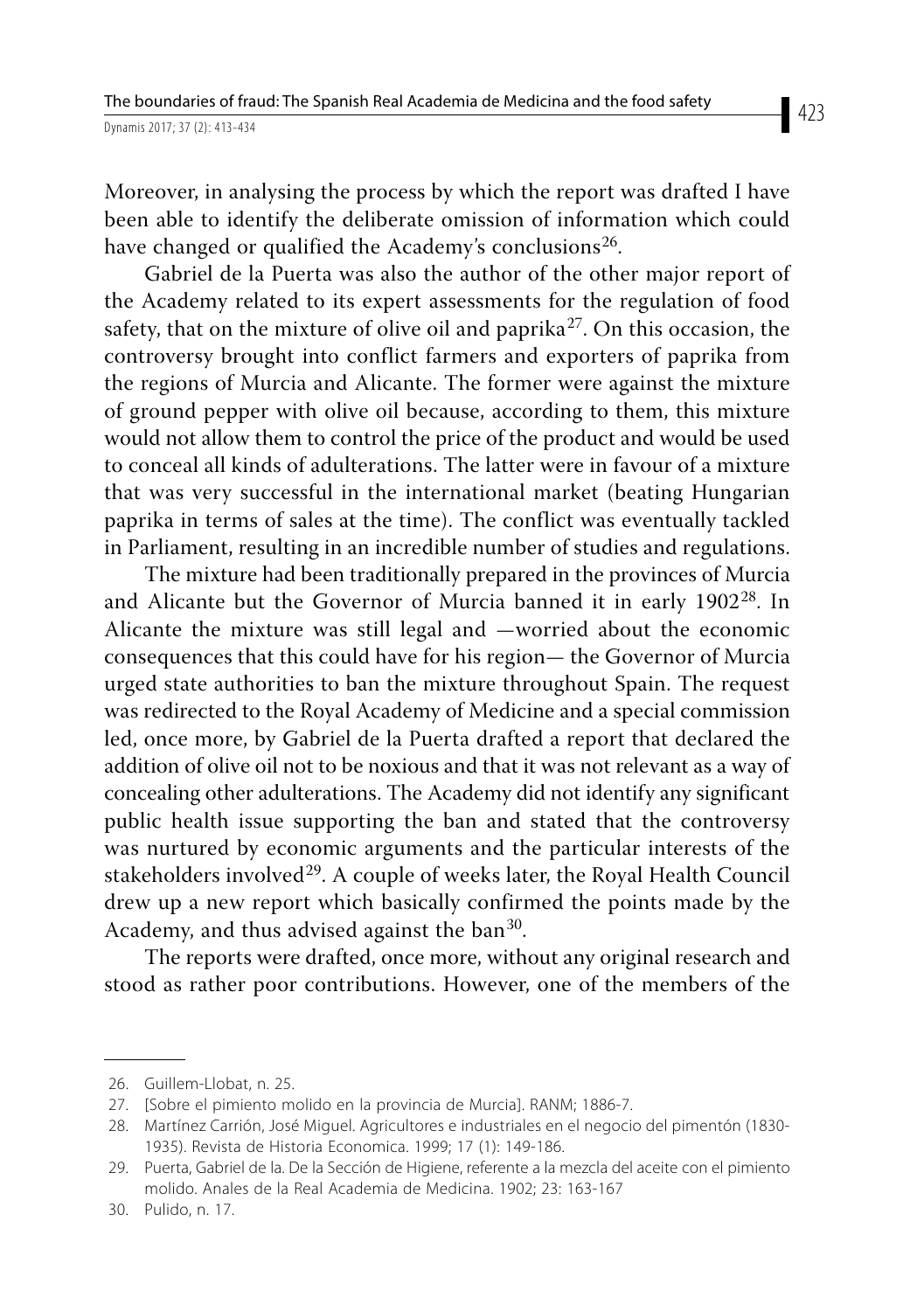hygiene section of the Spanish Royal Academy of Medicine, Ángel Pulido, had an extremely different approach to the issue.

Pulido, who was then Spain's Director General for Health (*Director General de Sanidad*), visited the region in the spring of 1902 and prepared a monograph with an in-depth analysis of the controversy<sup>31</sup>. His 600-page monograph included interviews with all the stakeholders in the controversy and the analysis of numerous issues related to the legitimacy of the mixture (including hygienic, chemical, agricultural, industrial, commercial, moral and legal issues). Health issues were considered from several perspectives, such as in relation to consumers as well as to workers' well-being. Pulido did not analyse any samples of paprika and he did not carry out any experiments on the physiological consequences of its consumption either, but his mastery in crossing the data and perspectives developed by the stakeholders involved in the dispute was impressive. His study and his participation later in the discussions on the regulation of paprika in Spain's Congress were in clear contrast with the usual operations of the Academy in expert assessment, i.e. those described for the paprika, wine and saccharin cases<sup>32</sup>. Nevertheless, despite Pulido's special participation and the report by the Academy, both considering the mixture legitimate, a RD finally banned the mixture on 31 December 1902. Again, the outcome was probably independent from the expert assessment of medical authorities, but still we must note that an alternative to the usual expert evaluations of the Academy existed and could therefore be resorted to.

Pulido's contribution showed that expertise could be practised in a more ambitious way. There was no need to follow the ineffective practices of the Academy, and yet, there was no visible change. It may be worth considering in more detail who was specifically involved in the drafting of these reports and try to understand why the Academy built its medical and chemical expertise in such a poor way.

### **4. The section of hygiene and Gabriel de la Puerta**

The Royal Academy of Medicine included several sections dealing with specific topics. Food safety issues were normally tackled by the hygiene

424

<sup>31.</sup> Pulido, n. 17.

<sup>32.</sup> Pulido, Ángel. Discursos pronunciados en el Congreso de los Diputados a favor de la mezcla de pimentón y aceite. Madrid: Imprenta de los hijos de M. G. Hernández; 1902.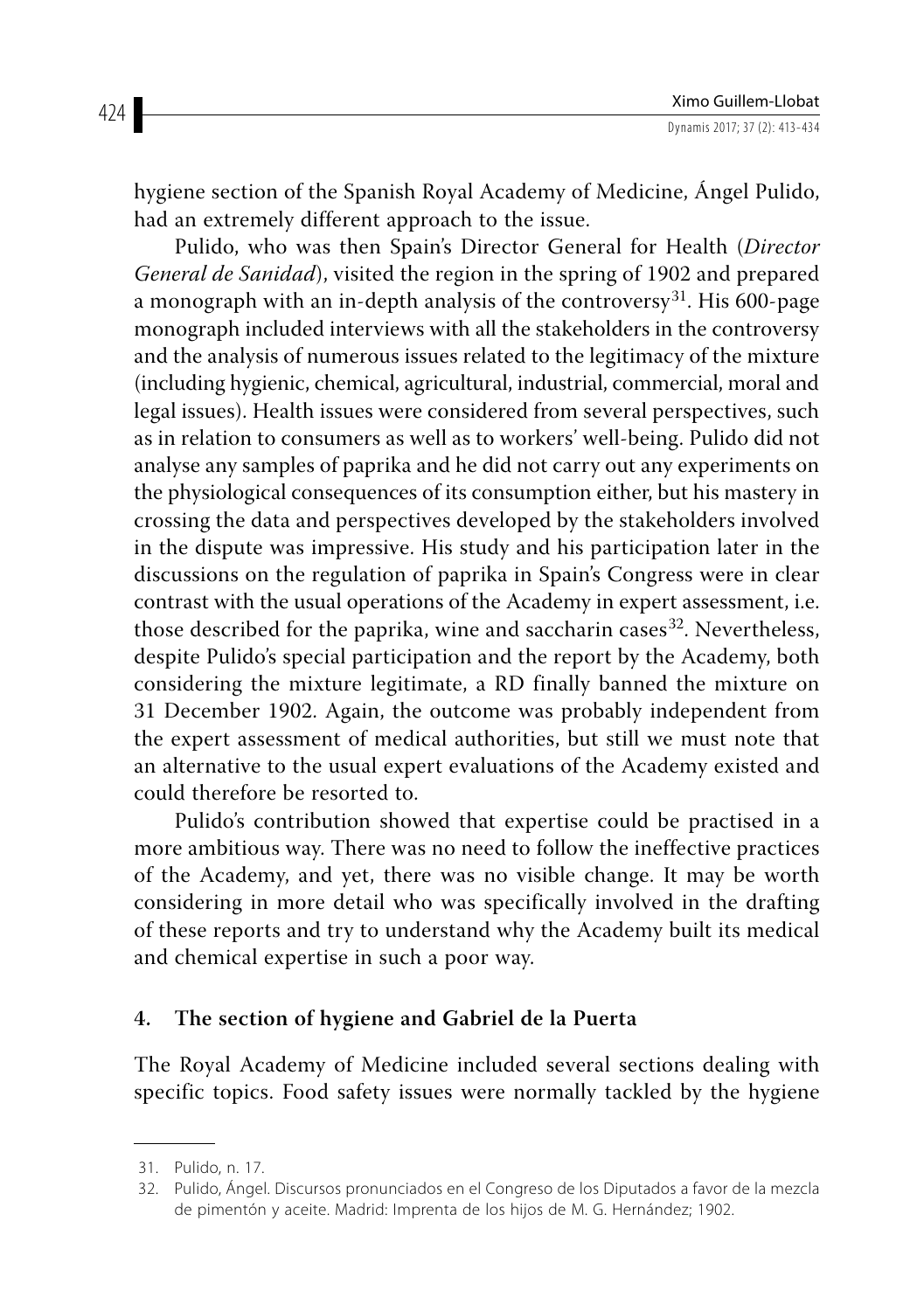section, which included a number of members that fluctuated from 5 to 9 during the period considered in this paper. Among these, Gabriel de la Puerta was the most active member in the field of food safety<sup>33</sup>. His involvement in this area of knowledge was not limited to his work at the Academy. He was also an author and a lecturer on the topic and was appointed director of the *Laboratorio de Análisis del Ministerio de Hacienda* (Laboratory of the Treasury Department) in 1893. But, as we shall see, he was not the only member of the Academy or of the section with potential expertise in food hygiene.

Gabriel de la Puerta was born in 1839 in Mondéjar, a village 60 km east of Madrid. He completed his high education in Madrid and went on to take a degree at the Science Faculty of the *Universidad Central*. He finished his degree in pharmacy in 1862 and his PhD dissertation a year later. He started lecturing at that same university and in other institutions shortly after, and by the end of the decade he was already Professor in Organic Chemistry. His career took different avenues, teaching other subjects such as history of pharmacy and inorganic chemistry. He was also involved in management tasks, as he was elected Dean of the Faculty of Pharmacy in 1900, a post that he held until his death. Gabriel de la Puerta was also a member in some of the main advisory organs; the Royal Academy of Medicine, the Royal Academy of Science, the Royal Health Council, etc. For the purposes of this paper we must also note that, as already mentioned, his specific expertise in food quality and hygiene was not only applied to the reports he prepared as member of the Academy of Medicine. This expertise was also successfully applied to his activity in and management of the Laboratory of the Treasury Department, as well as in his work as a senator. In the latter case, he was the author of a special private bill for the regulation of food quality and safety which was finally stopped by the lower chamber of the Spanish Parliament.

From this short overview of his career, we can already assume what could be confirmed in a deeper analysis, i.e. that Gabriel de la Puerta was seen as an «expert» or, in Graeme Gooday's words, an «authority», in food regulation<sup>34</sup>. Based on his studies, his high academic positions and his

<sup>33.</sup> Gómez Pamo, Juan Ramón. Biografía de D. Gabriel de la Puerta y Ródenas. Madrid: Est. Tip. de la viuda e hijos de Manuel Tello; 1910.

<sup>34.</sup> Gooday, n. 8.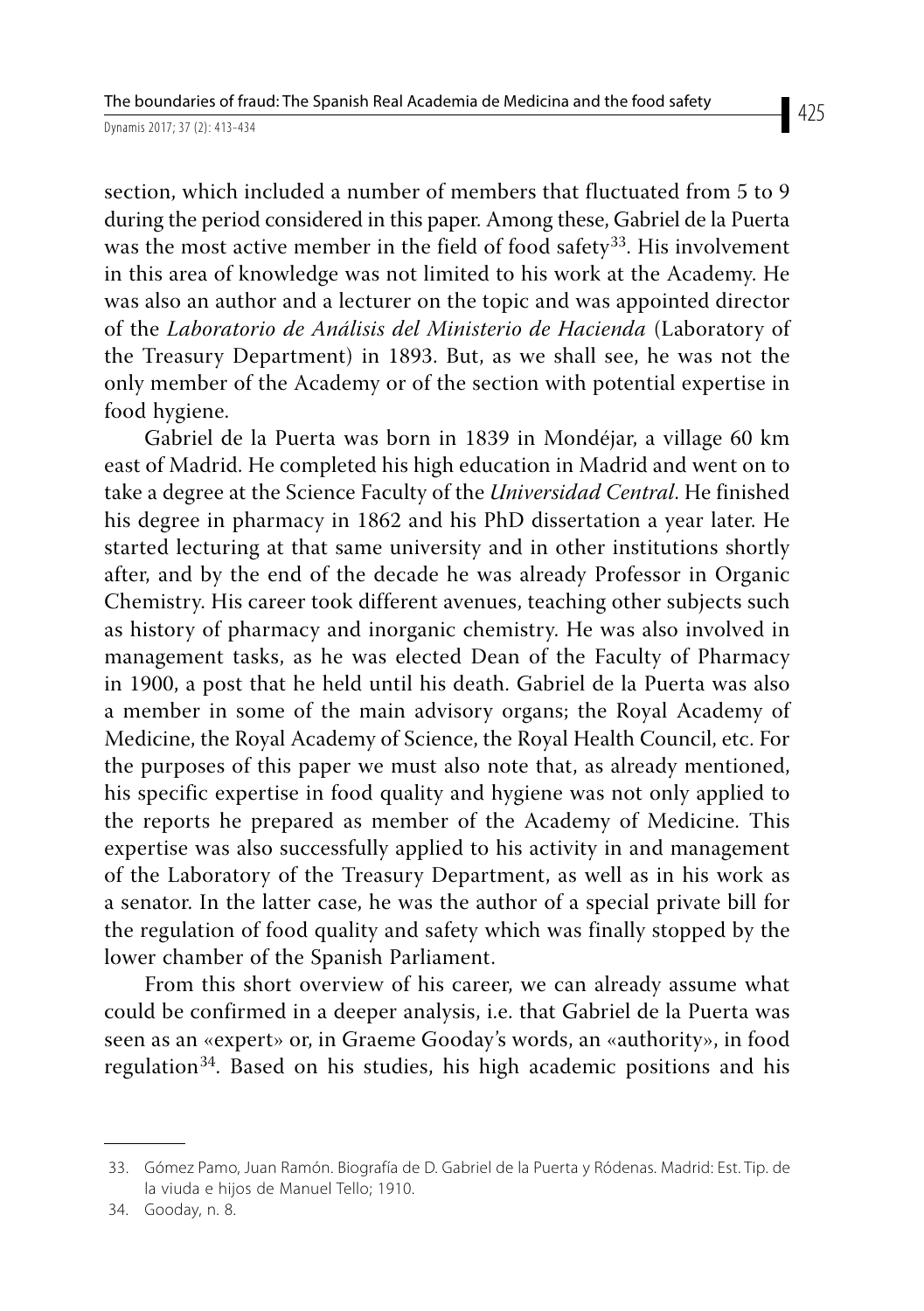presence in the main advisory organs of the Spanish state he deserved to be considered as such. But, what kind of authority was he?

For his professorships in organic and inorganic chemistry at the *Universidad Central* and his involvement in the writing of influential handbooks in these subjects, as well as for his activity at the laboratory of the Treasury Department, Gabriel de la Puerta showed contributory expertise (as defined by Collins and Evans) $35$  in chemical analysis. That was clear in several articles he published (before being elected member of the Academy) in relation to one of the above-mentioned controversies, that on edible  $\delta$ <sup>36</sup>. This expertise, however, was not always obvious in the reports he prepared as a member of the Royal Academy of Medicine. For instance, in the report on wine adulteration there was some reference to the changes in the chemical composition of wine after the addition of plaster but no further debate on the methods of detection and their limitations.

In the report about saccharin, this lack of use of his chemical expertise was even clearer<sup>37</sup>. On that occasion the report did suggest a method of analysis to be used in the persecution of fraud. But this method was precisely the one included in the documents sent by the Spanish Government in their request. Thus, the report was not original in this sense and did not even include a brief reference to the limitations of a method which was soon strongly criticized.

As for the report of the Academy concerning the mixture of paprika and oil38, one must note that it presented no detailed discussion about the difficulties that the mixture could imply for the detection of fraud; an issue which would prompt in-depth analyses and discussion at the time. Instead, it quoted three renowned French authors, Macé, Chevallier and Soubeiran, and focused on the description they made of frauds on an adulterated condiment similar to paprika. From the methods of adulteration described by these authors, the report highlighted the large number of them which did not imply the use of oil as a disguising treatment. The argument was thus not an original one and moreover it did not refer specifically to the product under discussion.

<sup>35.</sup> Collins; Evans, n. 8

<sup>36.</sup> Roldan Guerrero, Rafael. Diccionario biográfico y bibliográfico de autores farmacéuticos españoles. Madrid: Imphoe; 1976.

<sup>37.</sup> Guillem-Llobat, n. 25

<sup>38.</sup> Pulido, n. 17.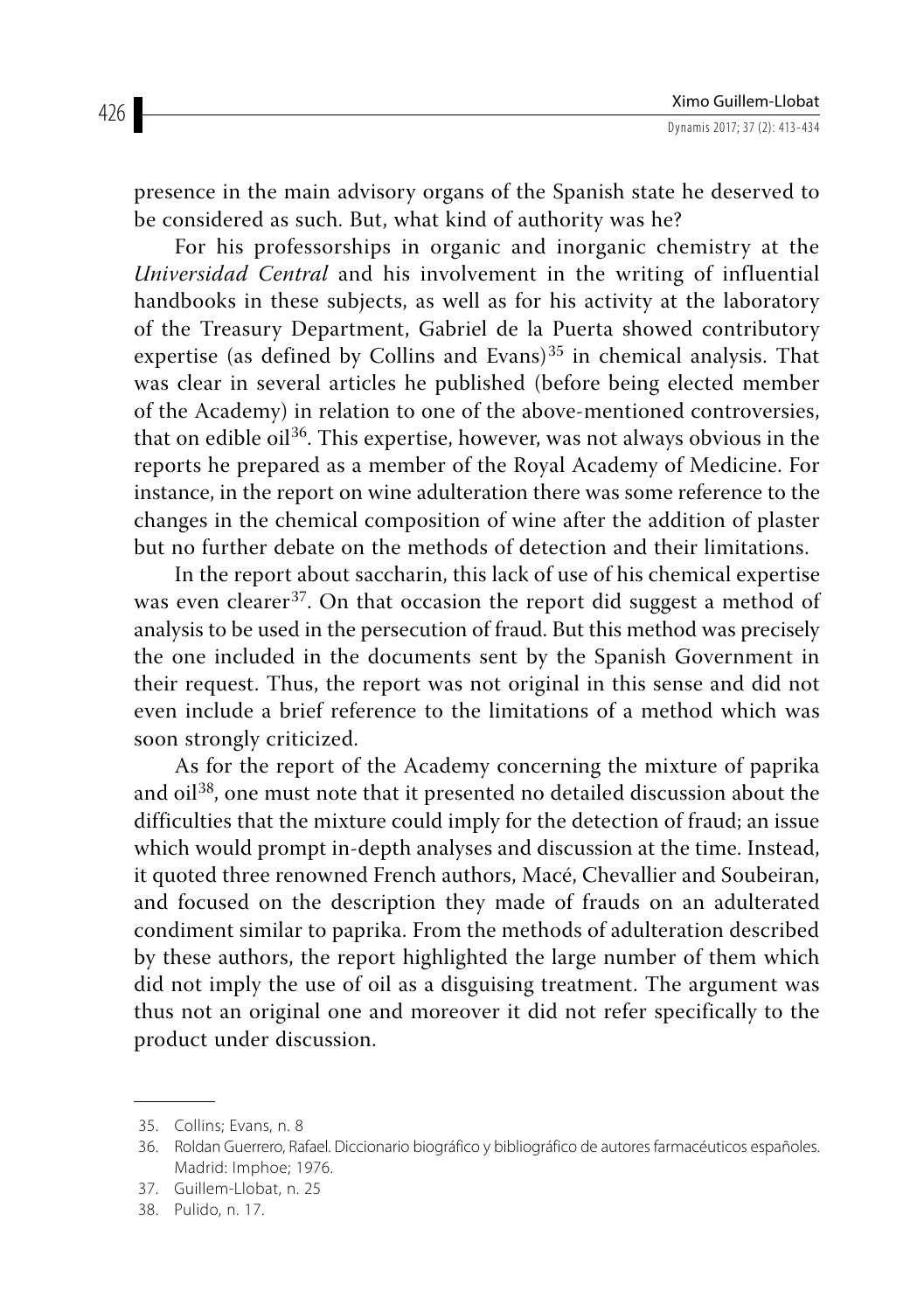Gabriel de la Puerta had contributory expertise in food analysis but this was not apparent in the reports he prepared as a member of the Academy. Moreover, the Academy was mainly approached for its expertise on food hygiene and, in this sense, Gabriel de la Puerta can only be attributed interactional expertise (as defined by Collins and Evans). To some extent, this expertise can be assumed from his participation in events such as the welcome reception for the newly elected member to the Royal Academy of Medicine Juan Ramón Gómez Pamo. In his speech, Gómez Pamo presented an in-depth analysis of the state of the art of the sciences of nutrition, dietetics and food hygiene<sup>39</sup>. Gabriel de la Puerta also participated as the discussant elected by the Academy, showing his interactional expertise in these topics.

Although he was not an active researcher in toxicology, physiology and other experimental sciences that were increasingly perceived as the basis for nutrition and food hygiene advice, he did have some knowledge, which enabled him to discuss these issues building on the work of other researchers. But once more, this expertise was usually absent in his reports.

In the wine report, when dealing with the noxious character of plastering or the addition of salicylic acid, he only included a general reference to hygienists with no detailed discussion or explicit quotation to specific research. In relation to the mixture of paprika and olive oil, he argued that the issue was more a commercial problem than a hygiene one. Thus, he did not refer to any study dealing with its toxicology or its nutritional value but, as I have already stated, he did not decline to write the report.

Furthermore, in his report on saccharin he not only avoided a detailed discussion of nutritional and hygiene matters but he also consciously omitted relevant information; namely, discussions to which he had access through the French report on saccharin; the one prepared by Brouardel, Pouchet and Ogier<sup>40</sup>.

There are strong reasons to state that the problem with Gabriel de la Puerta was not one of ignorance, as I have just argued. Moreover, he was

<sup>39.</sup> Gómez Pamo, Juan Ramón. Discursos leídos en la Real Academia de Medicina para la recepción pública del académico electo D. Juan Ramón Goméz Pamo, doctor en farmacia, el día 15 de Marzo de 1885. Madrid: RANM; 1885.

<sup>40.</sup> Brouardel, Paul; Pouchet, Gabriel; Ogier, Jules. Saccharine. Son usage dans l'alimentation publique; son influence sur la santé. Annales d'Hygiene Publique et de Médecine Légale: 1888; 3(20): 300-318.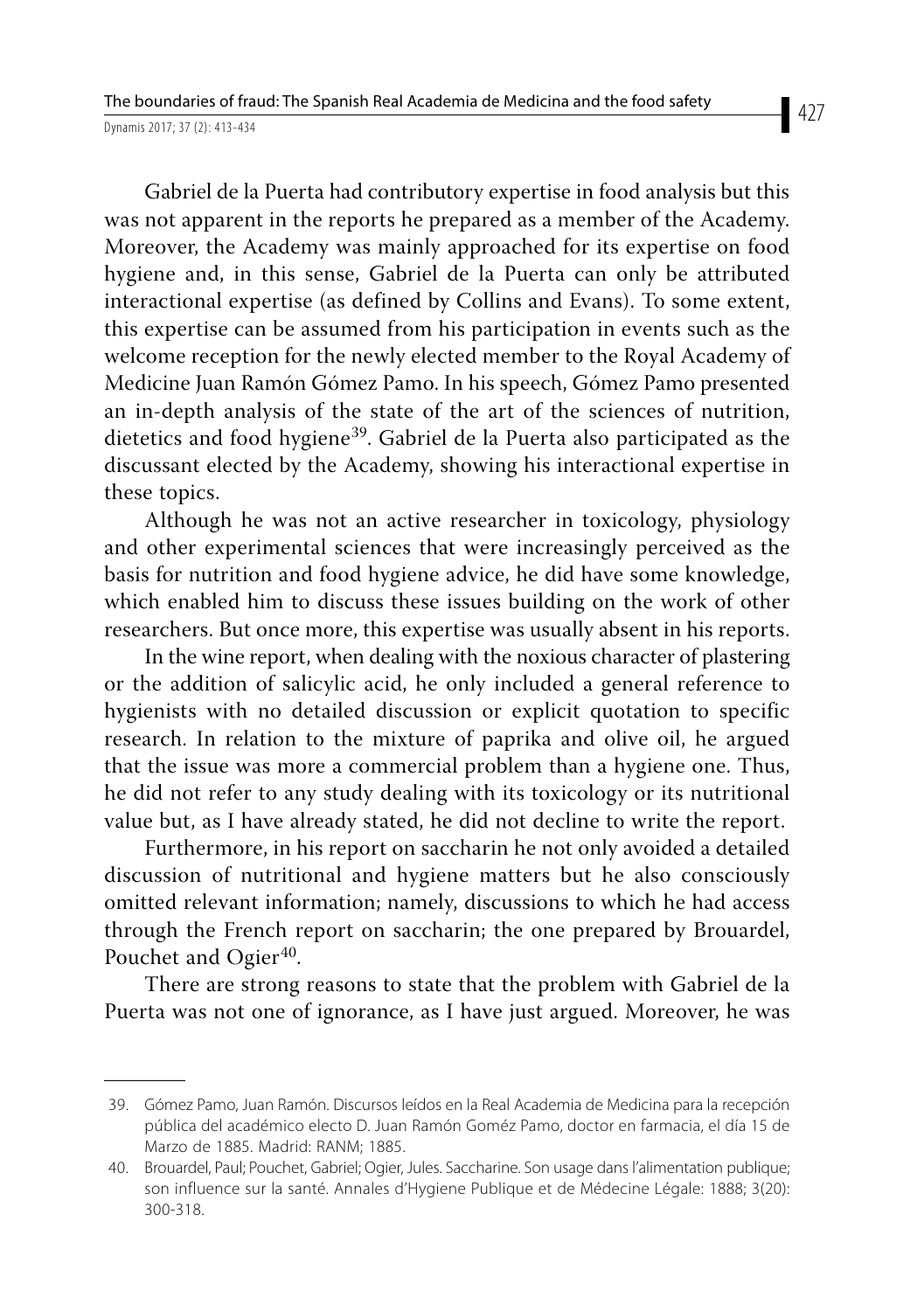not alone in the hygiene section and, among his colleagues both from the section and from the Academy, there were several scholars with obvious potential expertise in the areas of food hygiene and the repression of food fraud.

Among others, I could mention the pharmacist Juan Ramón Gómez Pamo, who has already been cited for his welcome reception speech about nutrition, dietetics and food hygiene. Born in Arévalo (Ávila) in 1846 and trained as a pharmacist in Madrid, he interacted with the hygiene section of the Royal Academy of Medicine as from 1885 and remained there for several years until he changed sections. He was a co-author in the reports on wine and saccharin, where he could have contributed his expertise on nutrition and hygiene and mainly on food analysis (he was the author of an important handbook which included specific references to food analyses, *Manual de análisis química aplicada a las ciencias médicas*)<sup>41</sup>. However, as is the case with Gabriel de la Puerta, I can conclude that his contributory and interactional expertise was not fully applied in the drafting of the reports in which he participated.

In the hygiene section of the Royal Academy of Medicine there was another scholar with acknowledged expertise in food quality regulations and who was otherwise very well connected with the most relevant international initiatives for the establishment of common food regulations. I am referring to the hygienist Ángel Fernández-Caro, who was born in Barcelona in 1845 and studied medicine at the *Universidad de Sevilla*. Fernández-Caro was the main Spanish representative in the *Commission international pour la répression des falsifications* and since its creation, he was a very active member in the drafting of reports and in the main discussions. However, he was arguably not involved in the production of the above-mentioned reports on food regulation. He was neither quoted in them nor mentioned as a member of these commissions. As for the saccharin report, there is evidence that he officially asked for a copy of the text, which means he probably did not have access to it until it was already finished.

Another potential expert for the assessment activity of the Academy in relation to food hygiene was Fausto Garagarza<sup>42</sup>. Born in Hondarribia

<sup>41.</sup> Gómez Pamo, Juan Ramón. Manual de análisis química aplicada a las ciencias médicas. Madrid; 1874.

<sup>42.</sup> Puerto Sarmiento, Francisco Javier; Cobo Cobo, Josefa. El Laboratorio Municipal de Madrid en el último tercio del siglo XIX. Dynamis. 1983; 3: 149-172.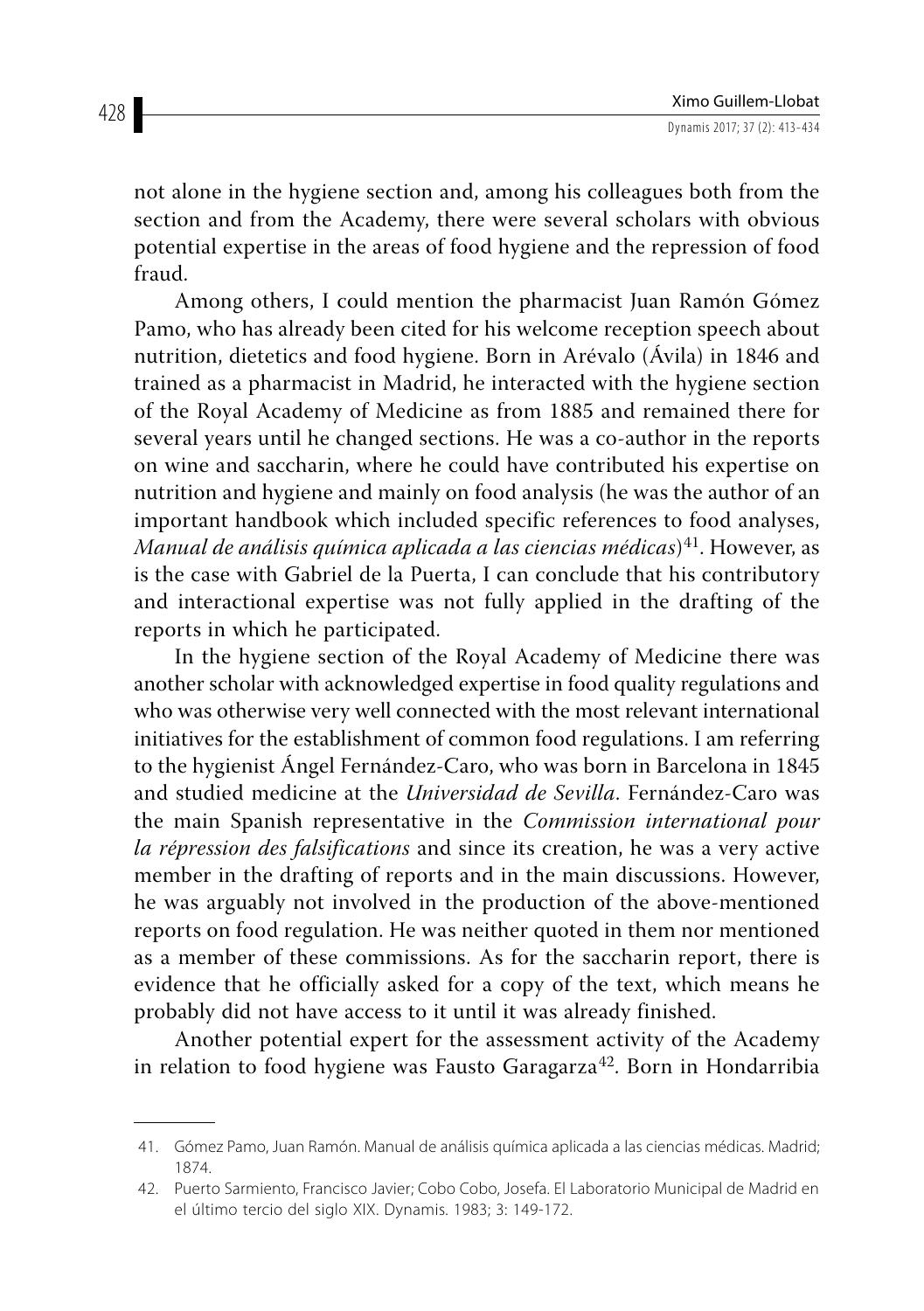(Guipuzkoa) in the 1830s, he was appointed as Professor in chemical analysis at the *Universidad Central* after holding a position at the Universidad de Santiago. In Madrid, he also held the director position in the municipal laboratory for more than a decade. Thanks to his background and his close relationship with Gabriel de la Puerta, with whom he collaborated in the reform of the Pharmacy studies in 1886, he was a perfect candidate to participate in the drafting of the reports. But, once more, this was not apparently so. No reference to his work was included in the reports.

Ángel Pulido, from the hygiene section of the Academy, was another potential candidate for the food special commissions. Born in 1852 in Madrid, he graduated in medicine in 1873 and received his doctorate a few years later. He became member of the Academy in 1884 and it was in this position that he worked on a huge variety of medical and scientific topics. Most likely, he did not have the prominent specific credentials in food analysis of other members of the Academy but, as mentioned earlier, he was the author of the most relevant in-depth assessment of the period, that on the mixture of paprika and olive oil. The methodology he used in this study was clearly in contrast with that used in the assessments of the Academy (including that on paprika) and yet I do not have any evidence of any discussion or comments comparing both approaches.

Finally, in order to consider the expertise available for the members of the hygiene section of the Academy, one can also refer to the correspondent members of the institution. Since 1889, the Academy had, among its correspondent members, one of the main international players in the fight against adulteration, the Dutch hygienist Dr. van Hamel Roos. His main contribution highlighted by the academicians to accept him as correspondent member was his leading participation in the journal *Revue international scientifique et populaire des Falsifications*, so he was definitely valued for his important contribution to food regulation. Prior to his affiliation, Hamel Roos was already considered a renowned scholar by the members of the hygiene section<sup>43</sup>. In any case, I have not identified any real involvement by such an international expert in any of the assessments; neither in previous ones nor after his appointment as a correspondent member. We do not even know if his journal was actually read by the writers of the reports, though Ángel Fernández Caro and Juan Ramón Gómez Pamo did not hesitate to

<sup>43.</sup> [Remisión de obra en opción al título de Socio Corresponsal]. RANM; 1887-1888.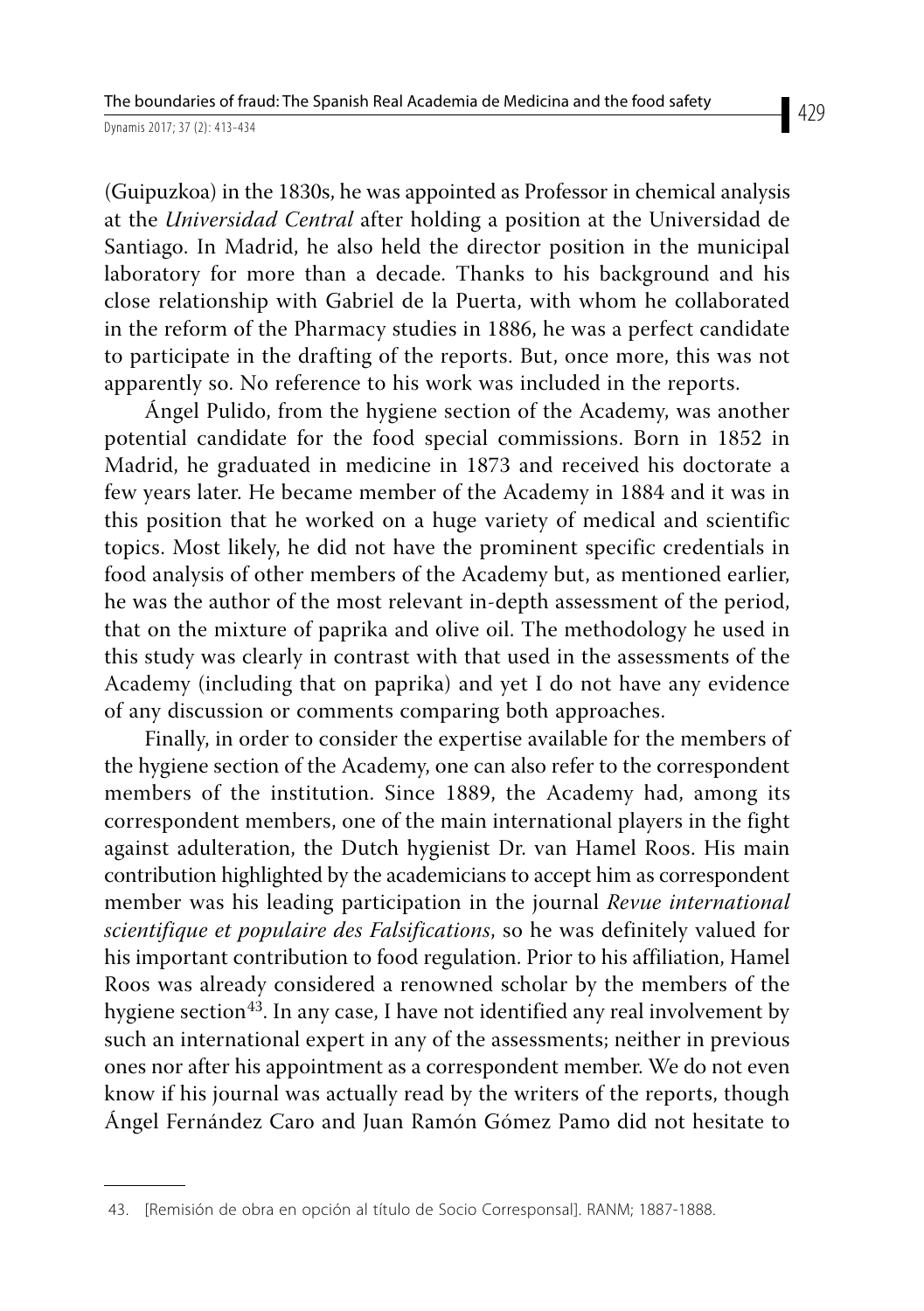praise the journal and its director in the evaluation reports of Hamel Roos' candidature (and although there is evidence of the reception of at least the first issue of the journal).

The list of scholars who could potentially have contributed to the assessments on food quality and safety can be further extended. However, there is arguably no need to do so in order to conclude that the lack of expertise was not an issue among the members of the Royal Academy.

#### **5. Final remarks**

In Spain, in the midst of the important redefinition of food regulations in the late-nineteenth and early-twentieth centuries, the Royal Academy of Medicine was, as explained, the most quoted medical authority. However, despite its prominent position, I have been able to identify important deficiencies in its involvement. I have highlighted that the foodstuffs they assessed were definitely not the essential ones in dealing with malnutrition. Contemporary authors would surely agree with this point and could possibly explain it by noting the role of the Academy as a reactive institution (in food quality assessments) rather than an active one. Particular economic interests led influential stakeholders to ask State authorities to force the revision of specific legislation, and only then did the Academy evaluate and report on food quality issues.

Moreover, when the members of the hygiene section engaged in assessments, they did not carry out original research on physiological or chemical issues. Their action was restricted to the revaluation of previous reports by other scholars or institutions, and finished after crossing the arguments and evidences considered in each case. The lack of original experimental work cannot be explained by the lack of expertise, as already stated. However, other factors may account for it. For instance, we could argue that the lack of funding and infrastructures made this original experimental work totally impossible. In 1865, for example, the Academy strongly complained to the state authorities because they were given less than half the funds allocated to other academies such as History and Moral Sciences<sup>44</sup>. The Academy also had serious difficulties in finding a suitable seat

430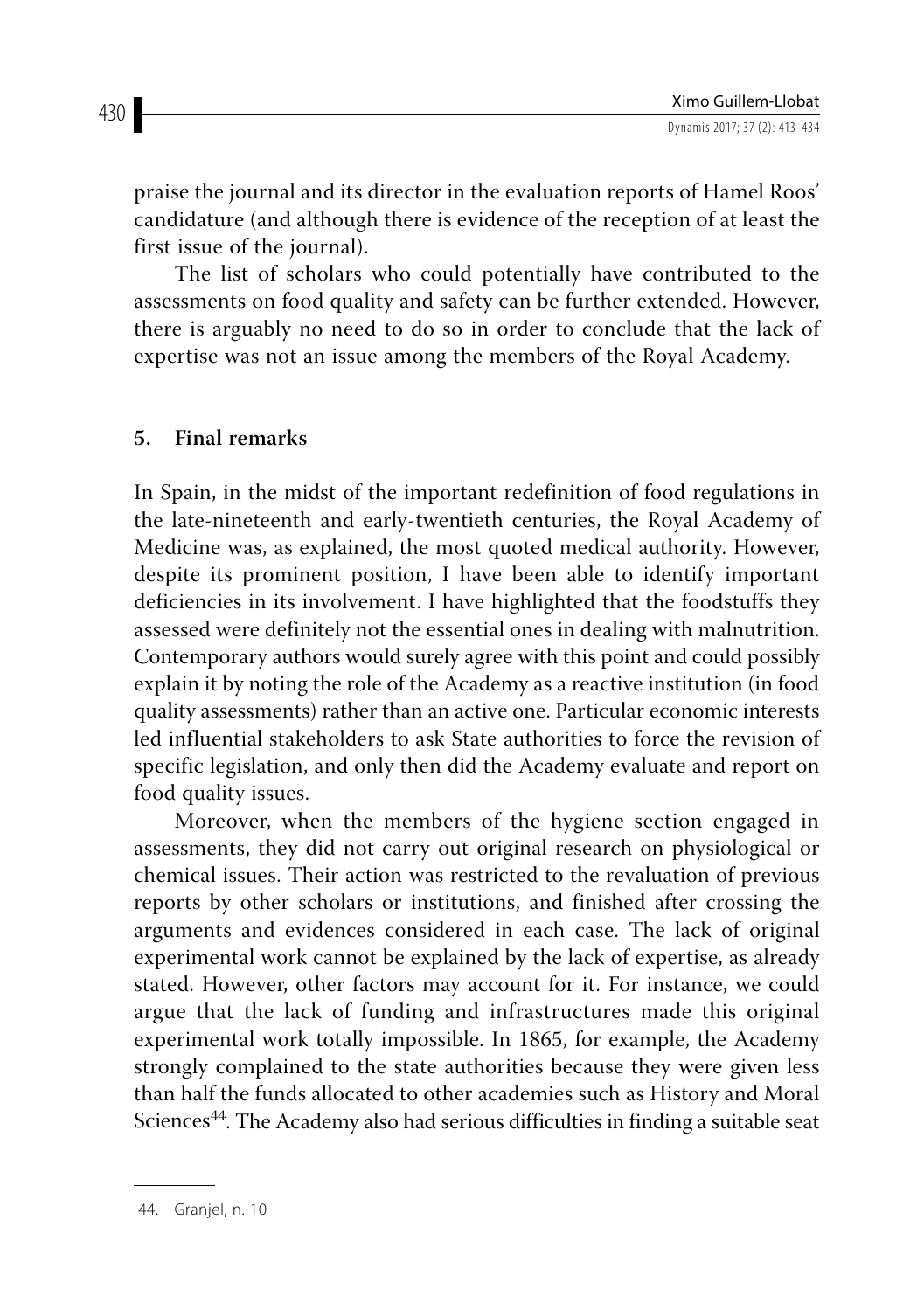and when this finally happened in the 1880s, the premises did not include a laboratory or other similar research infrastructures. When in 1861 the Academy was relaunched as a «centre for research of increasing prestige», this did not really mean it would become a site where original research would be developed. In fact, it just meant that the scientific sessions in which academicians discussed current scientific research would be resumed<sup>45</sup>.

It has been argued, however, that several members of the Academy had proven expertise to develop original research and even access to the necessary infrastructures; so was the case, for instance, with Gabriel de la Puerta, who had his laboratory at the University, and as from the 1890s also headed the laboratory of the Treasury Department. Moreover, the deficiencies detected in the assessments on food quality and safety were not only related to the lack of original research but also to a poor evaluation of existing data. They were unable to put not only their contributory expertise into practice but also their interactional expertise. Why didn't they build on this expertise then to deal with food hygiene requests? Although I do not have a straightforward answer to this question, I can conclude by making reference to the main factors that may explain this situation.

A first conclusion of the research project leading to this paper is that the authority in food regulation of the Royal Academy of Medicine was only 'noticeable' when its reports were in line with major economic interests. Thus, for instance, the report concluding that saccharin was to be banned from the food market was published in the Official Gazette as the decisive explanation for the ban, but the 1880 report on oils did not avoid the passing of rules considering olive oil the only edible oil. The members of the Academy probably knew it was not worth their effort (as with Pulido in relation to paprika) opposing certain regulatory initiatives. However, as already stated, they not only presented poor reports but also ended up contradicting their own views in cases such as that on edible oils and even deliberately omitting information relevant to their assessment task (as in the saccharin case).

<sup>45.</sup> George Weisz deals with the Medical Academy in Paris in a similar manner. He also mentions its low budget, if compared to other academies such as the Academy of Sciences, and explains how this would limit the possibilities to undertake, for instance, collective research. However, he does refer to the existence of a laboratory, or even laboratories, of the Academy. The Spanish case would thus be in contrast with the French one in this sense.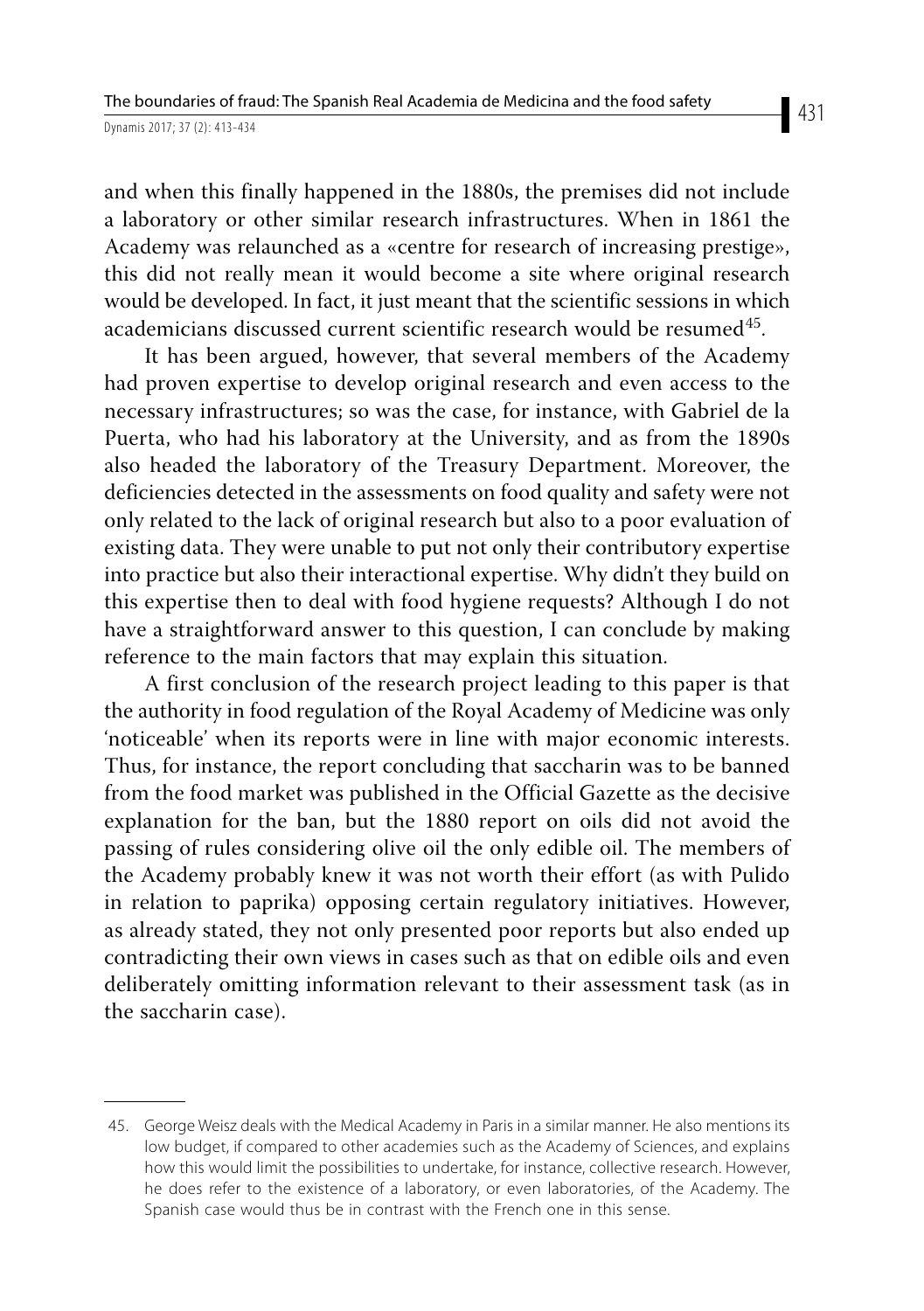These two latter cases need further explanation. They could initially be explained by the theory of Political Capture. Despite their presumed independence from political power, the institution's economic dependence on the State Government may explain these bad practices as argued for the French Academy of Sciences by authors such as Maurice Crosland<sup>46</sup>. The filtering of all requests through the Ministry could have contributed in this sense as well. However, I have no evidence of the personal conflict this could have generated among the academicians involved in the commissions. Conversely, I have evidences pointing to a different direction. Maybe the members of the Academy, especially those involved in food regulation, had a high sense of responsibility towards the State; higher than one would expect a priori.

Several of the above-mentioned scholars did not only have high academic credentials; they were also very active politicians. Moreover, their political activity was usually strongly committed to the regime; two of the main academicians who have been cited, Puerta and Pulido, were very active in one of the two large parties of the Bourbon Restoration period, the liberal party. Several of the members of the hygiene section (including Puerta and Pulido) would also be senators representing the Academy, and scholars such as Ángel Fernández-Caro were high-rank military. It thus seems more accurate to search for an explanation considering this 'shared statesman identity' rather than the existence of external and unwanted pressures. And in such case, one could understand why they ended up accepting and assuming regulations that benefitted strong local corporations such as those producing olive oil and beet-sugar.

The acknowledgement of the statesman identity of the academicians leads us to a very different context in the analysis of the role of the Royal Academy of Medicine. Instead of explaining the poor scientific practices of the special commissions, it suggests that, indeed, the assessments on food quality were never undertaken from a purely scientific perspective. Arguably, the hybrid nature of the evaluation was internally assumed although rarely disseminated.

I shall finish by suggesting that this approach could also be interesting in order to revisit further controversies on food regulation, those taking place at different sites and in different periods. Unfortunately, the strength